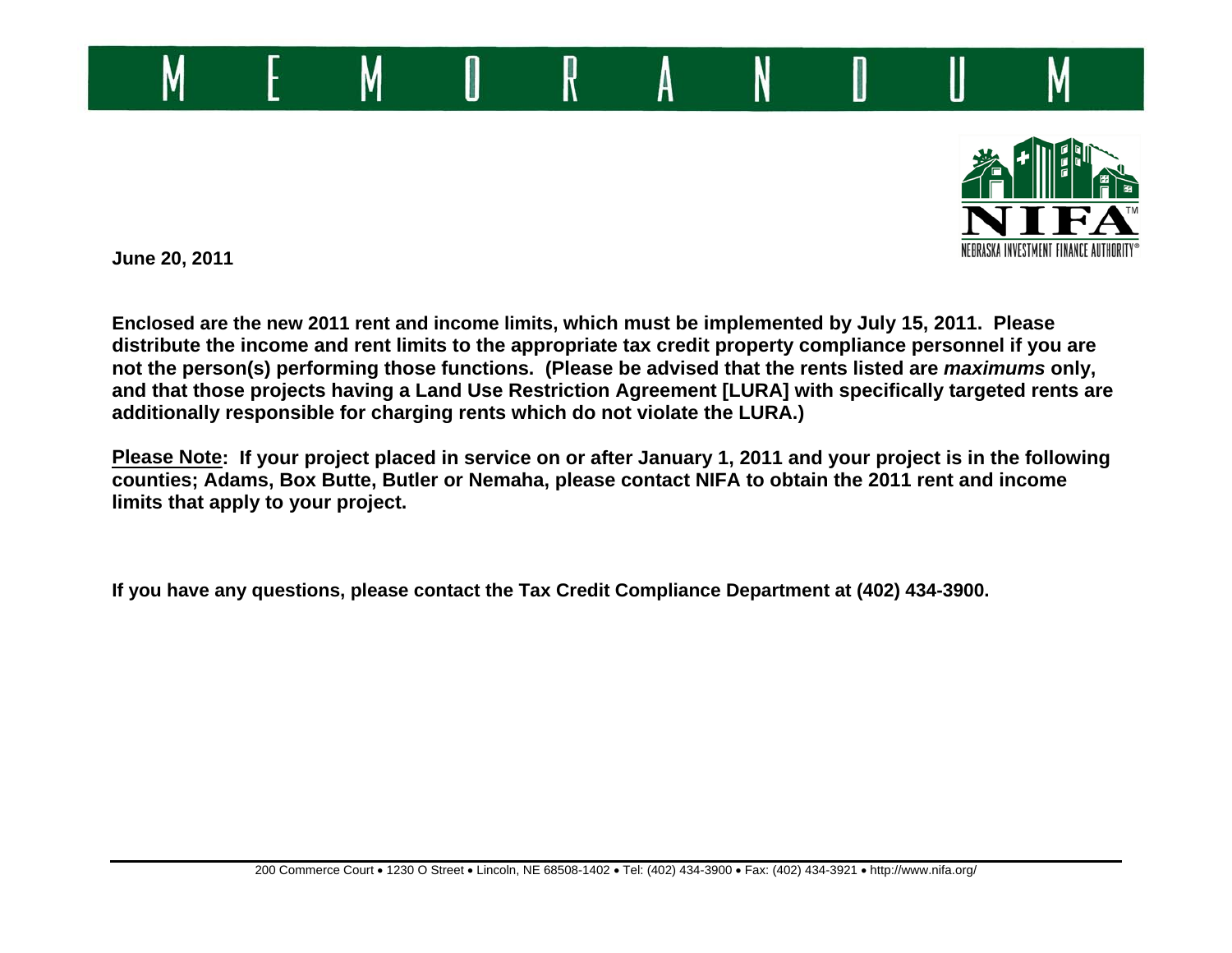**Four** 

|                                            |                                                            |                               |                   |                |                |                  |                  |                  |                  |          |                |        | <b>Persons</b> |
|--------------------------------------------|------------------------------------------------------------|-------------------------------|-------------------|----------------|----------------|------------------|------------------|------------------|------------------|----------|----------------|--------|----------------|
|                                            |                                                            | <b>Residents</b>              |                   |                | $\blacksquare$ | $\overline{2}$   |                  | 3                | 5 <sup>1</sup>   | $6 \mid$ | $\overline{7}$ | 8      | <b>Median</b>  |
| <b>COUNTY</b>                              |                                                            | <b>Bedrooms</b>               | <b>Efficiency</b> | <b>Bedroom</b> |                | 2 Bedrooms       | 3 Bedrooms       | 4 Bedrooms       | 5 Bedrooms       |          |                |        | <b>Income</b>  |
|                                            |                                                            |                               |                   |                |                |                  |                  |                  |                  |          |                |        |                |
|                                            | <b>HERA LIMITS</b>                                         | 50% Income                    |                   |                | 24.450         | 27,950           | 31.450           | 34.900           | 37.700           | 40.500   | 43,300         | 46,100 | \$69,500       |
|                                            | for projects Placed in                                     | <b>50% Rent</b>               | 611.00            | 655.00         |                | 786.00           | 907.00           | 1.012.00         | 1.117.00         |          |                |        |                |
|                                            | <b>Service prior to</b>                                    | 60% Income                    |                   |                | 29.340         | 33.540           | 37.740           | 41.880           | 45.240           | 48,600   | 51,960         | 55,320 |                |
|                                            | <b>January 1, 2009</b>                                     | 60% Rent                      | 733.00            | 786.00         |                | 943.00           | 1,089.00         | 1,215.00         | 1,341.00         |          |                |        |                |
| Lincoln MSA<br>(Lancaster)                 |                                                            | 50% Income                    |                   |                | 24,350         | 27,800           | 31.300           | 34.750           | 37,550           | 40,350   |                |        |                |
|                                            | <b>Income limits for</b><br>projects Placed in             | <b>50% Rent</b>               | 608.00            | 651.00         |                | 782.00           | 903.00           | 1,008.00         | 1,112.00         |          | 43,100         | 45,900 |                |
|                                            | <b>Service after December</b>                              | 60% Income                    |                   |                | 29,220         | 33,360           | 37.560           | 41,700           | 45,060           | 48,420   | 51,720         | 55,080 |                |
|                                            | 31, 2008                                                   | 60% Rent                      | 730.00            | 782.00         |                | 939.00           | 1,084.00         | 1,210.00         | 1,335.00         |          |                |        |                |
|                                            |                                                            |                               |                   |                |                |                  |                  |                  |                  |          |                |        |                |
|                                            |                                                            | 50% Income                    |                   |                | 24,750         | 28,250           | 31,800           | 35,300           | 38,150           | 40,950   | 43,800         | 46,600 | \$70,600       |
| Washingtor<br>Omaha MSA<br>(Cass, Douglas, | <b>Income limits for all</b>                               | <b>50% Rent</b>               | 618.00            | 662.00         |                | 795.00           | 918.00           | 1,023.00         | 1,130.00         |          |                |        |                |
|                                            | projects                                                   | 60% Income                    |                   |                | 29,700         | 33,900           | 38,160           | 42,360           | 45,780           | 49,140   | 52,560         | 55,920 |                |
| Sarpy,                                     |                                                            | 60% Rent                      | 742.00            | 795.00         |                | 954.00           | 1,101.00         | 1,228.00         | 1,356.00         |          |                |        |                |
|                                            |                                                            |                               |                   |                |                |                  |                  |                  |                  |          |                |        |                |
|                                            | <b>HERA LIMITS</b>                                         | 50% Income                    |                   |                | 20,650         | 23,600           | 26,550           | 29,450           | 31,850           | 34,200   | 36,550         | 38,900 | \$58,800       |
| MSA                                        | for projects Placed in 50% Rent<br><b>Service prior to</b> | 60% Income                    | 516.00            | 553.00         | 24.780         | 663.00<br>28.320 | 766.00<br>31.860 | 855.00<br>35.340 | 943.00<br>38.220 | 41.040   | 43,860         | 46.680 |                |
| čity                                       | <b>January 1, 2009</b>                                     | 60% Rent                      | 619.00            | 663.00         |                | 796.00           | 919.00           | 1,026.00         | 1,131.00         |          |                |        |                |
| (Dakota, Dixon)                            |                                                            |                               |                   |                |                |                  |                  |                  |                  |          |                |        |                |
| Sioux                                      | <b>Income Limits for</b>                                   | 50% Income                    |                   |                | 20,600         | 23.550           | 26.500           | 29,400<br>853.00 | 31,800           | 34.150   | 36.500         | 38,850 |                |
| ஃ                                          | <b>Projects Place in</b><br><b>Service After December</b>  | <b>50% Rent</b><br>60% Income | 515.00            | 551.00         | 24,720         | 662.00<br>28.260 | 765.00<br>31.800 | 35.280           | 941.00<br>38.160 | 40,980   | 43,800         | 46,620 |                |
|                                            | 31.2008                                                    | <b>60% Rent</b>               | 618.00            | 662.00         |                | 795.00           | 918.00           | 1,024.00         | 1,130.00         |          |                |        |                |
|                                            |                                                            |                               |                   |                |                |                  |                  |                  |                  |          |                |        |                |
|                                            | <b>HERA LIMITS</b>                                         | 50% Income                    |                   |                | 20.200         | 23.100           | 26.000           | 28,850           | 31.200           | 33.500   | 35,800         | 38,100 | \$57,500       |
|                                            | for projects Placed in 50% Rent                            |                               | 505.00            | 541.00         |                | 650.00           | 750.00           | 837.00           | 923.00           |          |                |        |                |
|                                            | Service prior to                                           | 60% Income                    |                   |                | 24.240         | 27.720           | 31.200           | 34.620           | 37.440           | 40,200   | 42,960         | 45,720 |                |
|                                            | <b>January 1, 2009</b>                                     | 60% Rent                      | 606.00            | 649.00         |                | 780.00           | 900.00           | 1,005.00         | 1,108.00         |          |                |        |                |
| Adams                                      | <b>Income Limits for</b>                                   | 50% Income                    |                   |                | 20,150         | 23,000           | 25,900           | 28,750           | 31,050           | 33,350   | 35,650         | 37,950 |                |
|                                            | <b>Projects Place in</b>                                   | <b>50% Rent</b>               | 503.00            | 539.00         |                | 647.00           | 747.00           | 833.00           | 920.00           |          |                |        |                |
|                                            | <b>Service After</b>                                       | 60% Income                    |                   |                | 24,180         | 27,600           | 31,080           | 34,500           | 37,260           | 40,020   | 42,780         | 45,540 |                |
|                                            | <b>December 31, 2008</b>                                   | 60% Rent                      | 604.00            | 647.00         |                | 777.00           | 897.00           | 1,000.00         | 1,104.00         |          |                |        |                |
|                                            |                                                            |                               |                   |                |                |                  |                  |                  |                  |          |                |        |                |
|                                            |                                                            | 50% Income                    |                   |                | 19,700         | 22,500           | 25,300           | 28,100           | 30,350           | 32,600   | 34,850         | 37,100 | \$45,400       |
|                                            | <b>Income limits for all</b>                               | 50% Rent                      | 492.00            | 527.00         |                | 632.00           | 730.00           | 815.00           | 899.00           |          |                |        |                |
| Antelope                                   | projects                                                   | 60% Income                    |                   |                | 23,640         | 27,000           | 30,360           | 33,720           | 36,420           | 39,120   | 41,820         | 44,520 |                |
|                                            |                                                            | <b>60% Rent</b>               | 591.00            | 633.00         |                | 759.00           | 876.00           | 978.00           | 1,079.00         |          |                |        |                |
|                                            |                                                            |                               |                   |                |                |                  |                  |                  |                  |          |                |        |                |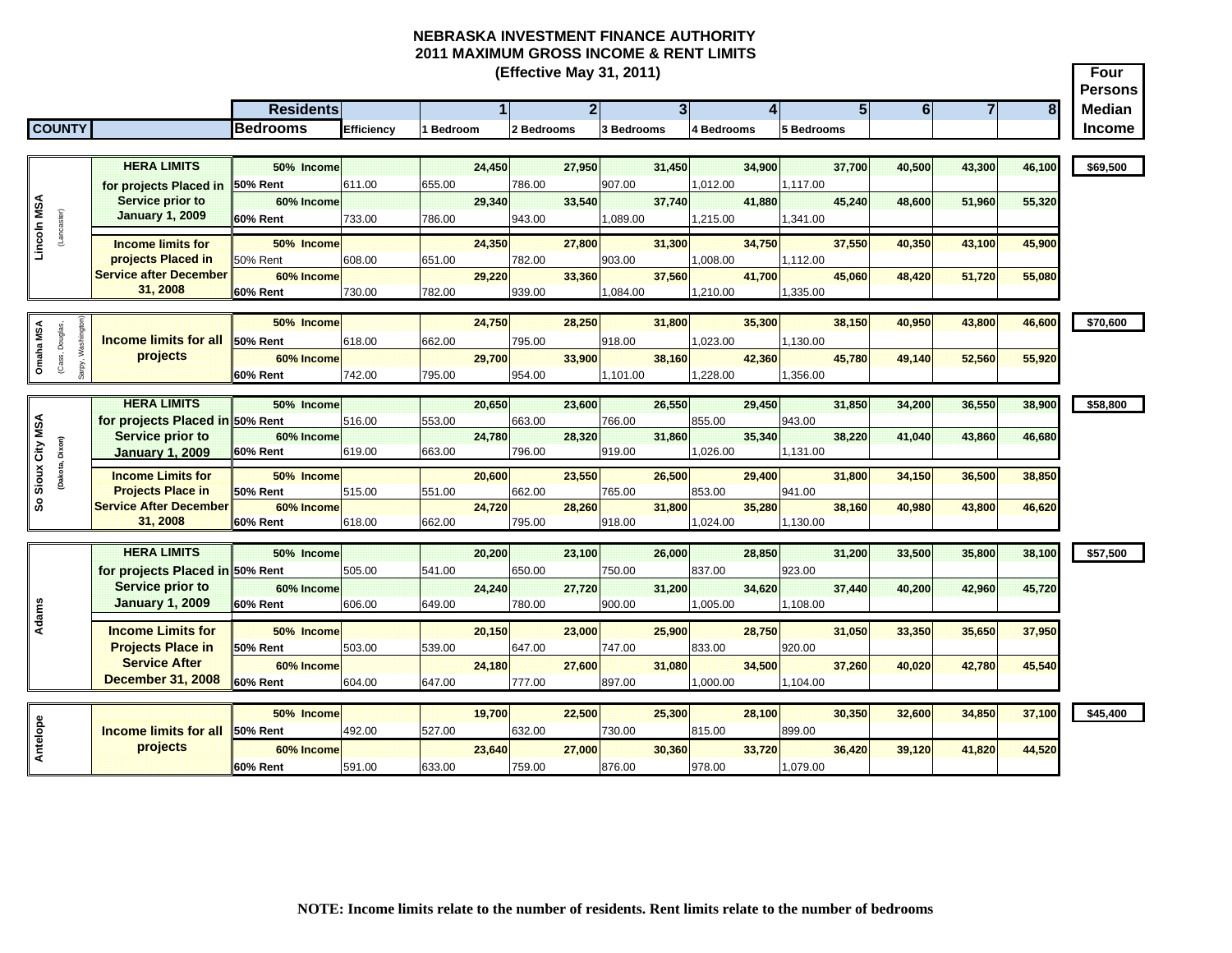**Four PersonsResidents 1 2 3 4 5 6 78 Median COUNTY Bedrooms Efficiency 1 Bedroom 2 Bedrooms 3 Bedrooms 4 Bedrooms 5 Bedrooms Income (Effective May 31, 2011) HERA LIMITS 50% Income 23,950 27,400 30,800 34,200 36,950 39,700 42,450 45,150 \$53,200 for projects Placed in 50% Rent**  598.00 641.00 770.00 889.00 992.00 1,095.00 **60% Income 28,740 32,880 36,960 41,040 44,340 47,640 50,940 54,180 60% Rent** 718.00 770.00 924.00 1,067.00 1,191.00 1,314.00 **50% Income 19,700 22,500 25,300 28,100 30,350 32,600 34,850 37,100 50% Rent** 492.00 527.00 632.00 730.00 815.00 899.00899.00 **60% Income 23,640 27,000 30,360 33,720 36,420 39,120 41,820 44,520 60% Rent** 591.00 633.00 759.00 876.00 978.00 1,079.00 **50% Income 19,700 22,500 25,300 28,100 30,350 32,600 34,850 37,100 \$49,600 50% Rent** 492.00 527.00 632.00 730.00 815.00 899.00**60% Income 23,640 27,000 30,360 33,720 36,420 39,120 41,820 44,520 60% Rent** 591.00 633.00 759.00 876.00 978.00 1,079.00 **50% Income 19,700 22,500 25,300 28,100 30,350 32,600 34,850 37,100 \$37,200 50% Rent** 492.00 527.00 632.00 730.00 815.00 899.00899.00 **60% Income 23,640 27,000 30,360 33,720 36,420 39,120 41,820 44,520 60% Rent** 591.00 633.00 759.00 876.00 978.00 1,079.00 **HERA LIMITS 50% Income 20,700 23,650 26,600 29,550 31,950 34,300 36,650 39,050 \$54,000 for projects Placed in 50% Rent**  517.00 554.00 665.00 768.00 857.00 946.00946.00 **60% Income 24,840 28,380 31,920 35,460 38,340 41,160 43,980 46,860 60% Rent** 621.00 665.00 798.00 922.00 1,029.00 1,135.00 **50% Income 19,700 22,500 25,300 28,100 30,350 32,600 34,850 37,100 50% Rent** 492.00 527.00 632.00 730.00 815.00 899.00**60% Income 23,640 27,000 30,360 33,720 36,420 39,120 41,820 44,520 60% Rent** 591.00 633.00 759.00 876.00 978.00 1,079.00 **Example 15 and 18 and 18 and 18 and 18 and 18 and 18 and 18 and 18 and 18 and 18 and 18 and 18 and 18 and 18 and 18 and 18 and 18 and 18 and 18 and 18 and 18 and 18 and 18 and 18 and 18 and 18 and 18 and 18 and 18 and 18 BlaineIncome limits for all projects Income limits for projects Placed in Service after December 31, 2008 Service prior to January 1, 2009 Arthur Service prior to January 1, 2009 Income limits for projects Placed in Service after December 31, 2008**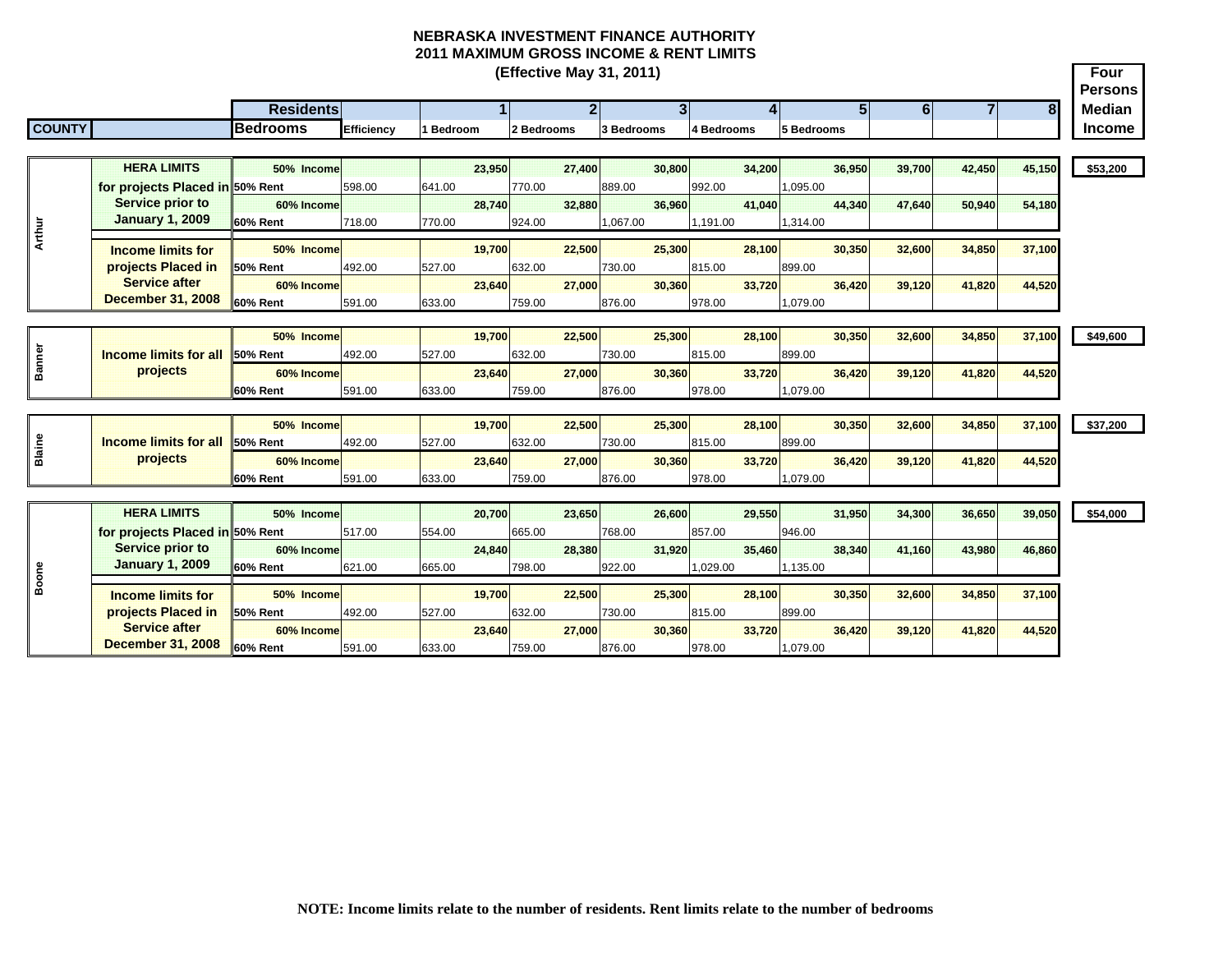|               |                  |                    |           | (Effective May 31, 2011) |            |            |            |  |    | Four<br><b>Persons</b> |
|---------------|------------------|--------------------|-----------|--------------------------|------------|------------|------------|--|----|------------------------|
|               | Residentsl       |                    |           |                          |            |            |            |  | о. | <b>Median</b>          |
| <b>COUNTY</b> | <b>IBedrooms</b> | <b>IEfficiency</b> | 1 Bedroom | 2 Bedrooms               | 3 Bedrooms | 4 Bedrooms | 5 Bedrooms |  |    | <b>Income</b>          |

|             | <b>HERA LIMITS</b>                                             | 50% Income |        | 21,300           | 24,350           | 27,400           | 30,400           | 32,850           | 35,300 | 37,700 | 40,150 | \$57,400 |
|-------------|----------------------------------------------------------------|------------|--------|------------------|------------------|------------------|------------------|------------------|--------|--------|--------|----------|
|             | for projects Placed in 50% Rent<br>Service prior to            | 60% Income | 532.00 | 570.00<br>25,560 | 685.00<br>29,220 | 790.00<br>32,880 | 882.00<br>36,480 | 973.00<br>39,420 | 42,360 | 45,240 | 48,180 |          |
|             | <b>January 1, 2009</b>                                         | 60% Rent   | 639.00 | 684.00           | 822.00           | 948.00           | 1,059.00         | 1,167.00         |        |        |        |          |
|             |                                                                | 50% Income |        | 21,300           | 24,350           | 27,400           | 30,400           | 32,850           | 35,300 | 37,700 | 40,150 |          |
| utte<br>മ   | <b>Income Limits for</b><br>Projects Place in Service 50% Rent |            | 532.00 | 570.00           | 685.00           | 790.00           | 882.00           | 973.00           |        |        |        |          |
| $\tilde{a}$ | After December 31, 2008<br>and Before May 31, 2011             | 60% Income |        | 25,560           | 29,220           | 32,880           | 36,480           | 39,420           | 42,360 | 45,240 | 48,180 |          |
|             |                                                                | 60% Rent   | 639.00 | 684.00           | 822.00           | 948.00           | 1.059.00         | 1,167.00         |        |        |        |          |
|             | <b>Income limits for</b>                                       | 50% Income |        | 20,250           | 23,150           | 26,050           | 28,900           | 31,250           | 33,550 | 35,850 | 38,150 |          |
|             | projects Placed in                                             | 50% Rent   | 506.00 | 542.00           | 651.00           | 751.00           | 838.00           | 925.00           |        |        |        |          |
|             | Service on or after                                            | 60% Income |        | 24,300           | 27,780           | 31,260           | 34,680           | 37,500           | 40,260 | 43,020 | 45,780 |          |
|             | May 31, 2011                                                   | 60% Rent   | 607.00 | 651.00           | 781.00           | 902.00           | 1,006.00         | 1,110.00         |        |        |        |          |
|             |                                                                |            |        |                  |                  |                  |                  |                  |        |        |        |          |
|             |                                                                | 50% Income |        | 19,700           | 22,500           | 25,300           | 28,100           | 30,350           | 32,600 | 34,850 | 37,100 | \$41,800 |

| l o | <b>Income limits for all 50% Rent</b> | __________      | 492.00 | ------<br>527.00 | ____<br>632.00 | ______<br>730.00 | _____<br>815.00 | -----<br>899.00 | -----  | - - - - - | -------- | - - - - |
|-----|---------------------------------------|-----------------|--------|------------------|----------------|------------------|-----------------|-----------------|--------|-----------|----------|---------|
| ∣≃  | <b>projects</b>                       | 60% Income      |        | 23.640           | 27,000         | 30,360           | 33.720          | 36.420          | 39.120 | 11.820    | 44.520   |         |
|     |                                       | <b>60% Rent</b> | 591.00 | 633.00           | 759.00         | 876.00           | 978.00          | 1.079.00        |        |           |          |         |

|                                       | 50% Income |        | 19.700 | 22,500 | 25,300 | 28.100 | 30,350   | 32.600 | 34.850 | 37.100 | \$47,500 |
|---------------------------------------|------------|--------|--------|--------|--------|--------|----------|--------|--------|--------|----------|
| <b>Income limits for all 50% Rent</b> |            | 492.00 | 527.00 | 632.00 | 730.00 | 815.00 | 899.00   |        |        |        |          |
| projects                              | 60% Income |        | 23.640 | 27,000 | 30,360 | 33.720 | 36.420   | 39.120 | 11.820 | 44,520 |          |
|                                       | l60% Rent  | 591.00 | 633.00 | 759.00 | 876.00 | 978.00 | 1,079.00 |        |        |        |          |

|   |                                       | 50%<br><b>Income</b> |        | 22.050 | 25.200 | 28,350 |          | 31.450 | 34.000   | 36.500 | 39,000 | 41.550 | \$62,900 |
|---|---------------------------------------|----------------------|--------|--------|--------|--------|----------|--------|----------|--------|--------|--------|----------|
|   | <b>Income limits for all 50% Rent</b> |                      | 551.00 | 590.00 | 708.00 | 818.00 | 912.00   |        | 006.00   |        |        |        |          |
| ⋒ | projects                              | 60% Income           |        | 26.460 | 30.240 | 34.020 |          | 37.740 | 40.800   | 43.800 | 46.800 | 49.860 |          |
|   |                                       | <b>60% Rent</b>      | 661.00 | 708.00 | 850.00 | 981.00 | 1,095.00 |        | 1,208.00 |        |        |        |          |

|     | <b>HERA LIMITS</b>              | 50% Income      |        | 21.200 | 24.200 | 27.250 | 30.250   | 32,700   | 35.100 | 37,550 | 39,950 |
|-----|---------------------------------|-----------------|--------|--------|--------|--------|----------|----------|--------|--------|--------|
|     | for projects Placed in 50% Rent |                 | 530.00 | 567.00 | 681.00 | 786.00 | 877.00   | 968.00   |        |        |        |
|     | Service prior to                | 60% Income      |        | 25.440 | 29,040 | 32.700 | 36,300   | 39,240   | 42,120 | 45,060 | 47,940 |
|     | <b>January 1, 2009</b>          | 60% Rent        | 636.00 | 681.00 | 817.00 | 944.00 | 1,053.00 | 1,162.00 |        |        |        |
| Bur |                                 |                 |        |        |        |        |          |          |        |        |        |
|     |                                 |                 |        |        |        |        |          |          |        |        |        |
|     | <b>Income limits for</b>        | 50% Income      |        | 19.950 | 22,800 | 25.650 | 28,450   | 30.750   | 33,050 | 35,300 | 37,600 |
|     | projects Placed in              | <b>50% Rent</b> | 498.00 | 534.00 | 641.00 | 740.00 | 826.00   | 911.00   |        |        |        |
|     | <b>Service after</b>            | 60% Income      |        | 23.940 | 27.360 | 30.780 | 34.140   | 36,900   | 39,660 | 42.360 | 45,120 |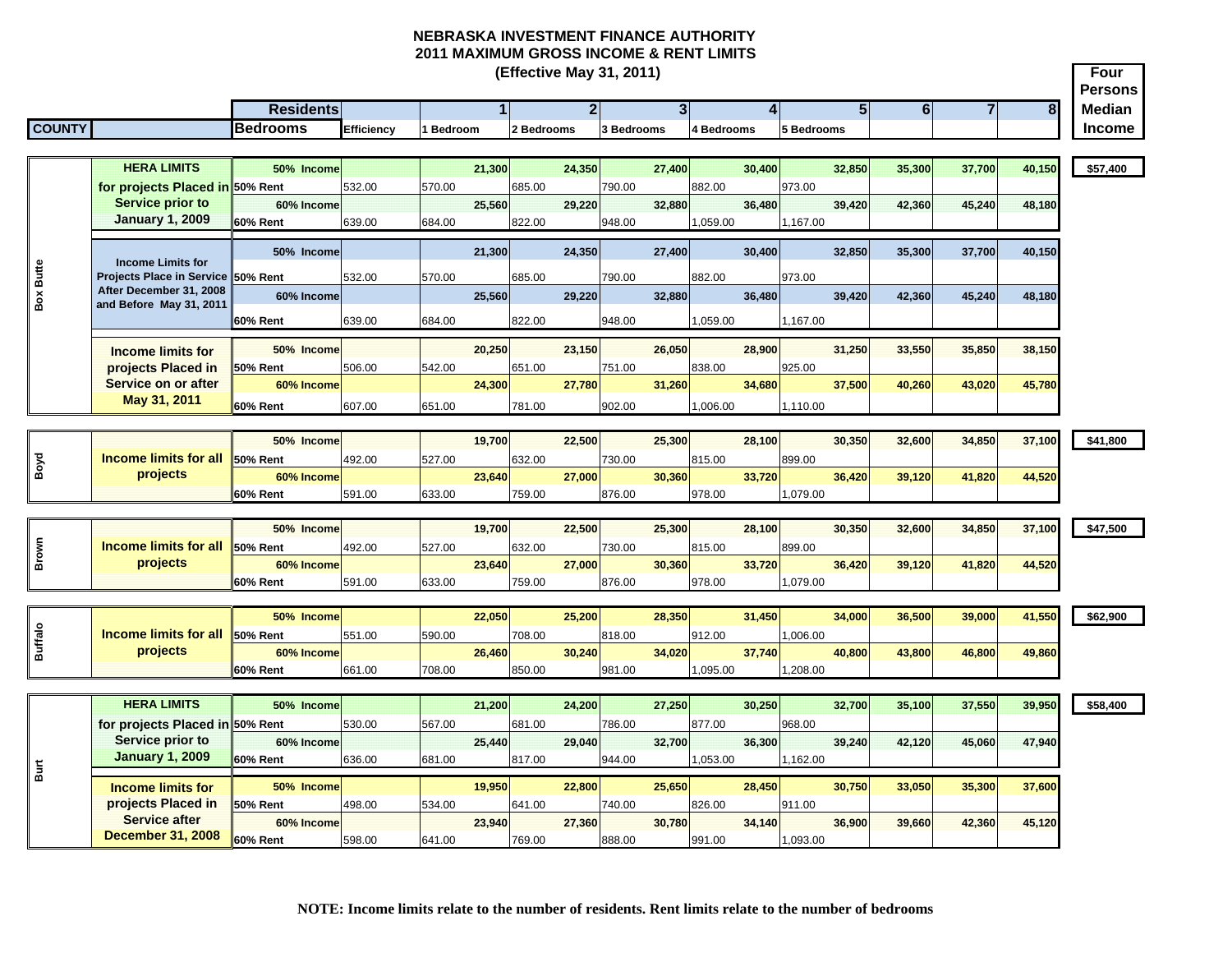**(Effective May 31, 2011) Four PersonsResidents 1 2 3 4 5 6 78 Median COUNTY Bedrooms Efficiency 1 Bedroom 2 Bedrooms 3 Bedrooms 4 Bedrooms 5 Bedrooms Income HERA LIMITS 50% Income 20,300 23,200 26,100 28,950 31,300 33,600 35,900 38,250 \$57,400 for projects Placed in 50% Rent**  507.00 543.00 652.00 753.00 840.00 926.00**Service prior to 60% Income 24,360 27,840 31,320 34,740 37,560 40,320 43,080 45,900 January 1, 2009 Butler 60% Rent**Lapan **Butler's Cherry Construct** of the Music of the Music of the Music of the Music of the Music of the Music of the Music of the Music of the Music of the Music of the Music of the Music of the Music of the Music of the 609.00 652.00 783.00 903.00 1,008.00 1,112.00 **Income limits for 50% Income 20,100 23,000 25,850 28,700 31,000 33,300 35,600 37,900 projects Placed in 50% Rent** 502.00 538.00 646.00 746.00 832.00 918.00**Service after 60% Income 24,120 27,600 31,020 34,440 37,200 39,960 42,720 45,480 December 31, 2008 60% Rent** 603.00 646.00 775.00 895.00 999.00 1,102.00 **HERA LIMITS 50% Income 20,900 23,900 26,900 29,850 32,250 34,650 37,050 39,450 \$56,500** 956.00 **for projects Placed in 50% Rent**  522.00 560.00 672.00 776.00 866.00 956.00**Service prior to 60% Income 25,080 28,680 32,280 35,820 38,700 41,580 44,460 47,340 January 1, 2009 60% RentCedar** *I*<br>Character **Income limits for**  627.00 672.00 807.00 931.00 1,039.00 1,147.00 **50% Income 19,800 22,600 25,450 28,250 30,550 32,800 35,050 37,300 projects Placed in 50% Rent** 495.00 530.00 636.00 735.00 820.00 904.00**Service after 60% Income 23,760 27,120 30,540 33,900 36,660 39,360 42,060 44,760 December 31, 2008 60% Rent** 594.00 636.00 763.00 882.00 984.00 1,085.00 **50% Income 19,700 22,500 25,300 28,100 30,350 32,600 34,850 37,100 \$51,400 Chase Elds Change Income limits for all** projects **50% Rent**899.00 492.00 527.00 632.00 730.00 815.00 899.00**60% Income 23,640 27,000 30,360 33,720 36,420 39,120 41,820 44,520 60% Rent** 591.00 633.00 759.00 876.00 978.00 1,079.00 **HERA LIMITS 50% Income 19,850 22,650 25,500 28,300 30,600 32,850 35,100 37,400 \$49,600 for projects Placed in 50% Rent**  496.00 531.00 637.00 736.00 821.00 906.00**Service prior to 60% Income 23,820 27,180 30,600 33,960 36,720 39,420 42,120 44,880 January 1, 2009** Cherry **60% Rent** 595.00 637.00 765.00 883.00 985.00 1,087.00 **Income limits for 50% Income 19,700 22,500 25,300 28,100 30,350 32,600 34,850 37,100 projects Placed in 50% Rent** 492.00 527.00 632.00 730.00 815.00 899.00**Service after 60% Income 23,640 27,000 30,360 33,720 36,420 39,120 41,820 44,520 December 31, 2008 60% Rent**591.00 633.00 759.00 876.00 978.00 1,079.00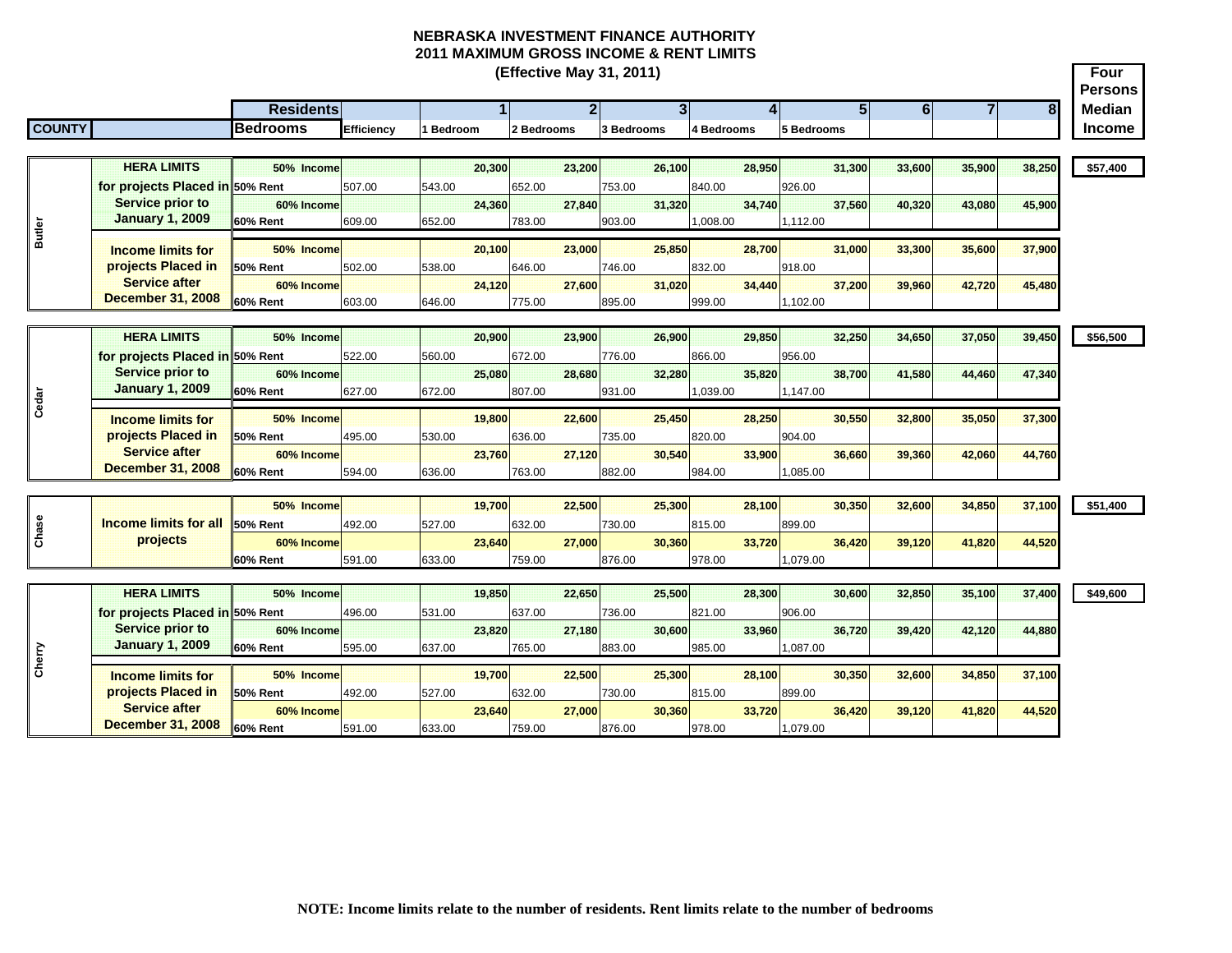|               |                                            |                        |                   |                |        | (Effective May 31, 2011) |                |        |            |        |                    |                |                |        | Four                            |
|---------------|--------------------------------------------|------------------------|-------------------|----------------|--------|--------------------------|----------------|--------|------------|--------|--------------------|----------------|----------------|--------|---------------------------------|
|               |                                            | <b>Residents</b>       |                   |                |        |                          | 2 <sup>1</sup> | 3      |            | 4      | 5 <sup>1</sup>     | 6 <sup>1</sup> | $\overline{7}$ | 8      | <b>Persons</b><br><b>Median</b> |
| <b>COUNTY</b> |                                            | <b>Bedrooms</b>        | <b>Efficiency</b> | <b>Bedroom</b> |        | 2 Bedrooms               | 3 Bedrooms     |        | 4 Bedrooms |        | 5 Bedrooms         |                |                |        | <b>Income</b>                   |
|               |                                            |                        |                   |                |        |                          |                |        |            |        |                    |                |                |        |                                 |
|               | <b>HERA LIMITS</b>                         | 50% Income             |                   |                | 23,900 | 27,300                   |                | 30,700 |            | 34,100 | 36,850             | 39,600         | 42,300         | 45,050 | \$65,700                        |
|               | for projects Placed in 50% Rent            |                        | 597.00            | 640.00         |        | 767.00                   | 886.00         |        | 990.00     |        | 1,091.00           |                |                |        |                                 |
|               | <b>Service prior to</b>                    | 60% Income             |                   |                | 28.680 |                          | 32,760         | 36,840 |            | 40,920 | 44,220             | 47,520         | 50,760         | 54,060 |                                 |
|               | <b>January 1, 2009</b>                     | <b>60% Rent</b>        | 717.00            | 768.00         |        | 921.00                   | 1,064.00       |        | 1,188.00   |        | 1,310.00           |                |                |        |                                 |
| Cheyenne      | <b>Income limits for</b>                   | 50% Income             |                   |                | 19,950 | 22,800                   |                | 25,650 |            | 28,450 | 30,750             | 33,050         | 35,300         | 37,600 |                                 |
|               | projects Placed in                         | 50% Rent               | 498.00            | 534.00         |        | 641.00                   | 740.00         |        | 826.00     |        | 911.00             |                |                |        |                                 |
|               | <b>Service after</b>                       | 60% Income             |                   |                | 23.940 | 27,360                   |                | 30.780 |            | 34.140 | 36,900             | 39.660         | 42,360         | 45,120 |                                 |
|               | <b>December 31, 2008</b>                   | <b>60% Rent</b>        | 598.00            | 641.00         |        | 769.00                   | 888.00         |        | 991.00     |        | 1,093.00           |                |                |        |                                 |
|               |                                            |                        |                   |                |        |                          |                |        |            |        |                    |                |                |        |                                 |
|               | <b>HERA LIMITS</b>                         | 50% Income             |                   |                | 19,850 | 22,700                   |                | 25,550 |            | 28,350 | 30,650             | 32,900         | 35,200         | 37,450 | \$53,900                        |
|               | for projects Placed in 50% Rent            |                        | 496.00            | 531.00         |        | 638.00                   | 737.00         |        | 822.00     |        | 908.00             |                |                |        |                                 |
|               | <b>Service prior to</b>                    | 60% Income             |                   |                | 23.820 | 27.240                   |                | 30.660 |            | 34.020 | 36.780             | 39,480         | 42,240         | 44,940 |                                 |
|               | <b>January 1, 2009</b>                     | 60% Rent               | 595.00            | 638.00         |        | 766.00                   | 885.00         |        | 987.00     |        | 1,089.00           |                |                |        |                                 |
| Clay          |                                            |                        |                   |                |        |                          |                |        |            |        |                    |                |                |        |                                 |
|               | <b>Income limits for</b>                   | 50% Income             |                   |                | 19,700 | 22,500                   |                | 25,300 |            | 28,100 | 30,350             | 32,600         | 34,850         | 37,100 |                                 |
|               | projects Placed in<br><b>Service after</b> | 50% Rent               | 492.00            | 527.00         |        | 632.00                   | 730.00         |        | 815.00     | 33,720 | 899.00             |                |                |        |                                 |
|               | <b>December 31, 2008</b>                   | 60% Income<br>60% Rent | 591.00            | 633.00         | 23,640 | 27,000<br>759.00         | 876.00         | 30,360 | 978.00     |        | 36,420<br>1,079.00 | 39,120         | 41,820         | 44,520 |                                 |
|               |                                            |                        |                   |                |        |                          |                |        |            |        |                    |                |                |        |                                 |
|               |                                            | 50% Income             |                   |                | 19,700 |                          | 22,500         | 25,300 |            | 28,100 | 30,350             | 32,600         | 34,850         | 37,100 | \$53,100                        |
|               | <b>Income limits for all</b>               | 50% Rent               | 492.00            | 527.00         |        | 632.00                   | 730.00         |        | 815.00     |        | 899.00             |                |                |        |                                 |
| Colfax        | projects                                   | 60% Income             |                   |                | 23,640 | 27,000                   |                | 30,360 |            | 33,720 | 36,420             | 39,120         | 41,820         | 44,520 |                                 |
|               |                                            | <b>60% Rent</b>        | 591.00            | 633.00         |        | 759.00                   | 876.00         |        | 978.00     |        | 079.00             |                |                |        |                                 |
|               |                                            |                        |                   |                |        |                          |                |        |            |        |                    |                |                |        |                                 |
|               | <b>HERA LIMITS</b>                         | 50% Income             |                   |                | 22.050 | 25.200                   |                | 28.350 |            | 31.450 | 34.000             | 36,500         | 39.000         | 41,550 | \$58,000                        |
|               | for projects Placed in 50% Rent            |                        | 551.00            | 590.00         |        | 708.00                   | 818.00         |        | 912.00     |        | 00.000,1           |                |                |        |                                 |
|               | <b>Service prior to</b>                    | 60% Income             |                   |                | 26.460 | 30,240                   |                | 34.020 |            | 37.740 | 40.800             | 43,800         | 46.800         | 49,860 |                                 |
|               | <b>January 1, 2009</b>                     | <b>60% Rent</b>        | 661.00            | 708.00         |        | 850.00                   | 981.00         |        | 1,095.00   |        | 1,208.00           |                |                |        |                                 |
| Cuming        | <b>Income limits for</b>                   | 50% Income             |                   |                | 19,950 | 22,800                   |                | 25,650 |            | 28,450 | 30,750             | 33,050         | 35,300         | 37,600 |                                 |
|               | projects Placed in                         | 50% Rent               | 498.00            | 534.00         |        | 641.00                   | 740.00         |        | 826.00     |        | 911.00             |                |                |        |                                 |
|               | <b>Service after</b>                       | 60% Income             |                   |                | 23,940 | 27,360                   |                | 30,780 |            | 34,140 | 36,900             | 39,660         | 42,360         | 45,120 |                                 |
|               |                                            |                        |                   |                |        |                          |                |        |            |        |                    |                |                |        |                                 |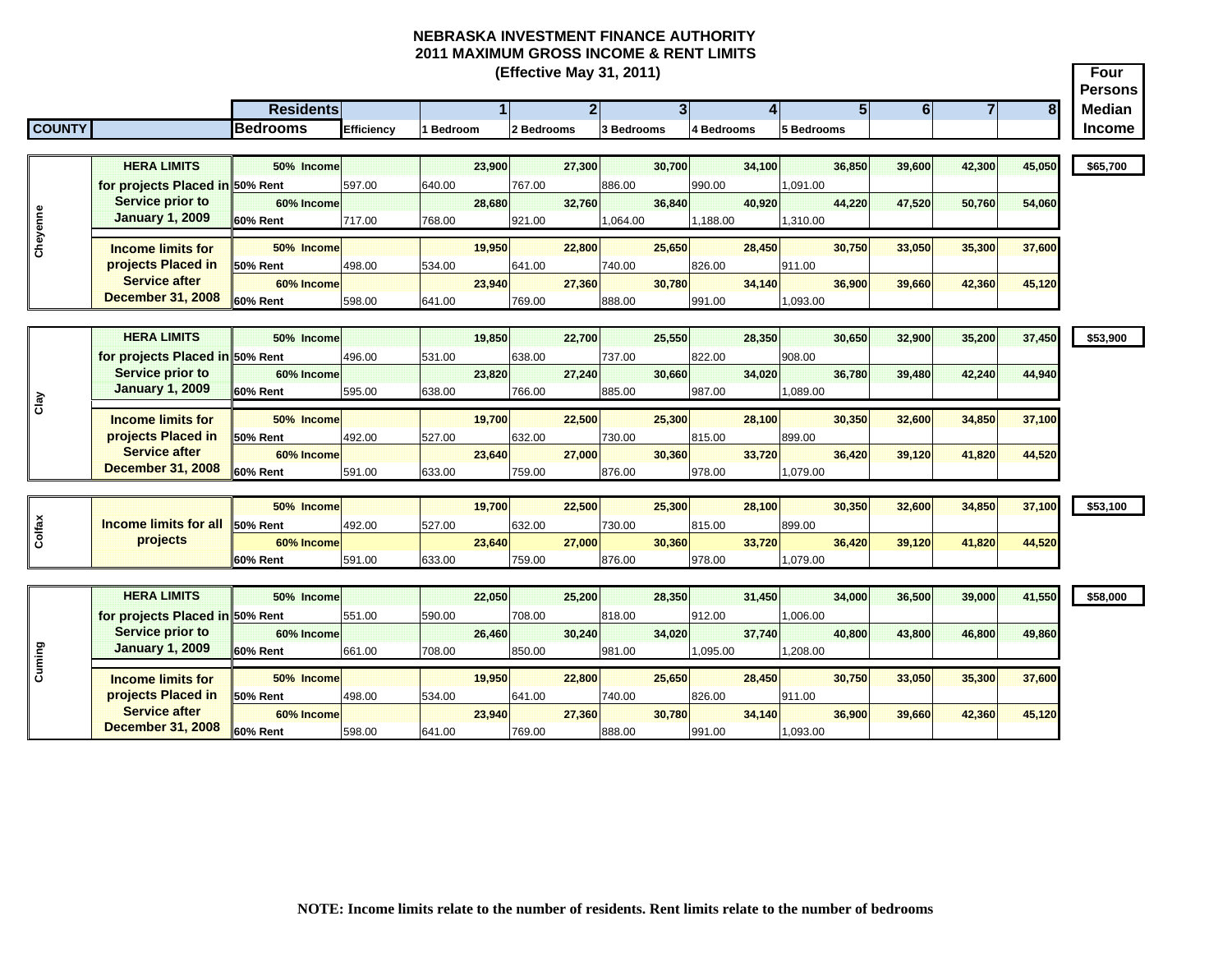**Four Persons Residents 1 2 3 4 5 6 78 Median COUNTY Bedrooms Efficiency 1 Bedroom 2 Bedrooms 3 Bedrooms 4 Bedrooms 5 Bedrooms Income (Effective May 31, 2011) HERA LIMITS 50% Income 20,800 23,750 26,700 29,650 32,050 34,400 36,800 39,150 \$53,100 for projects Placed in 50% Rent**  520.00 556.00 667.00 771.00 860.00 949.00**60% Income 24,960 28,500 32,040 35,580 38,460 41,280 44,160 46,980 60% Rent** 624.00 668.00 801.00 925.00 1,032.00 1,139.00 **50% Income 19,700 22,500 25,300 28,100 30,350 32,600 34,850 37,100 50% Rent** 492.00 527.00 632.00 730.00 815.00 899.00**60% Income 23,640 27,000 30,360 33,720 36,420 39,120 41,820 44,520 60% Rent** 591.00 633.00 759.00 876.00 978.00 1,079.00 **50% Income 19,700 22,500 25,300 28,100 30,350 32,600 34,850 37,100 \$48,100 50% Rent** 492.00 527.00 632.00 730.00 815.00 899.00**60% Income 23,640 27,000 30,360 33,720 36,420 39,120 41,820 44,520 60% Rent** 591.00 633.00 759.00 876.00 978.00 1,079.00 **50% Income 19,700 22,500 25,300 28,100 30,350 32,600 34,850 37,100 \$53,300 50% Rent** 492.00 527.00 632.00 730.00 815.00 899.00**60% Income 23,640 27,000 30,360 33,720 36,420 39,120 41,820 44,520 60% Rent** 591.00 633.00 759.00 876.00 978.00 1,079.00 **50% Income 19,700 22,500 25,300 28,100 30,350 32,600 34,850 37,100 \$52,400 50% Rent** 492.00 527.00 632.00 730.00 815.00 899.00899.00 **60% Income 23,640 27,000 30,360 33,720 36,420 39,120 41,820 44,520 60% Rent** 591.00 633.00 759.00 876.00 978.00 1,079.00 **50% Income 20,350 23,250 26,150 29,050 31,400 33,700 36,050 38,350 \$58,100 50% Rent** 508.00 545.00 653.00 755.00 842.00 930.00**60% Income 24,420 27,900 31,380 34,860 37,680 40,440 43,260 46,020 60% Rent** 610.00 654.00 784.00 906.00 1,011.00 1,116.00 **HERA LIMITS 50% Income 22,900 26,150 29,400 32,650 35,300 37,900 40,500 43,100 \$56,700 for projects Placed in 50% Rent**  572.00 613.00 735.00 849.00 947.00 1,045.00 **60% Income 27,480 31,380 35,280 39,180 42,360 45,480 48,600 51,720 60% Rent** 687.00 735.00 882.00 1,019.00 1,137.00 1,254.00 **50% Income 19,850 22,700 25,550 28,350 30,650 32,900 35,200 37,450 50% Rent** 496.00 531.00 638.00 737.00 822.00 908.00908.00 **60% Income 23,820 27,240 30,660 34,020 36,780 39,480 42,240 44,940 60% Rent** 595.00 638.00 766.00 885.00 987.00 1,089.00 **Service prior to January 1, 2009 Dundy Service prior to January 1, 2009 Income limits for projects Placed in Service after December 31, 2008 Income limits for projects Placed in Service after December 31, 2008 Income limits for all projects Domain Service after**<br> **Docember 31, 2008**<br> **Docember 31, 2008**<br> **Custain Concernsity Service after**<br> **Custain Projects**<br> **Custain Projects**<br> **Custain Projects**<br> **Custain Projects**<br> **Custain Projects**<br> **Custain Projects Dawson Dawes Performance Income limits for all projects**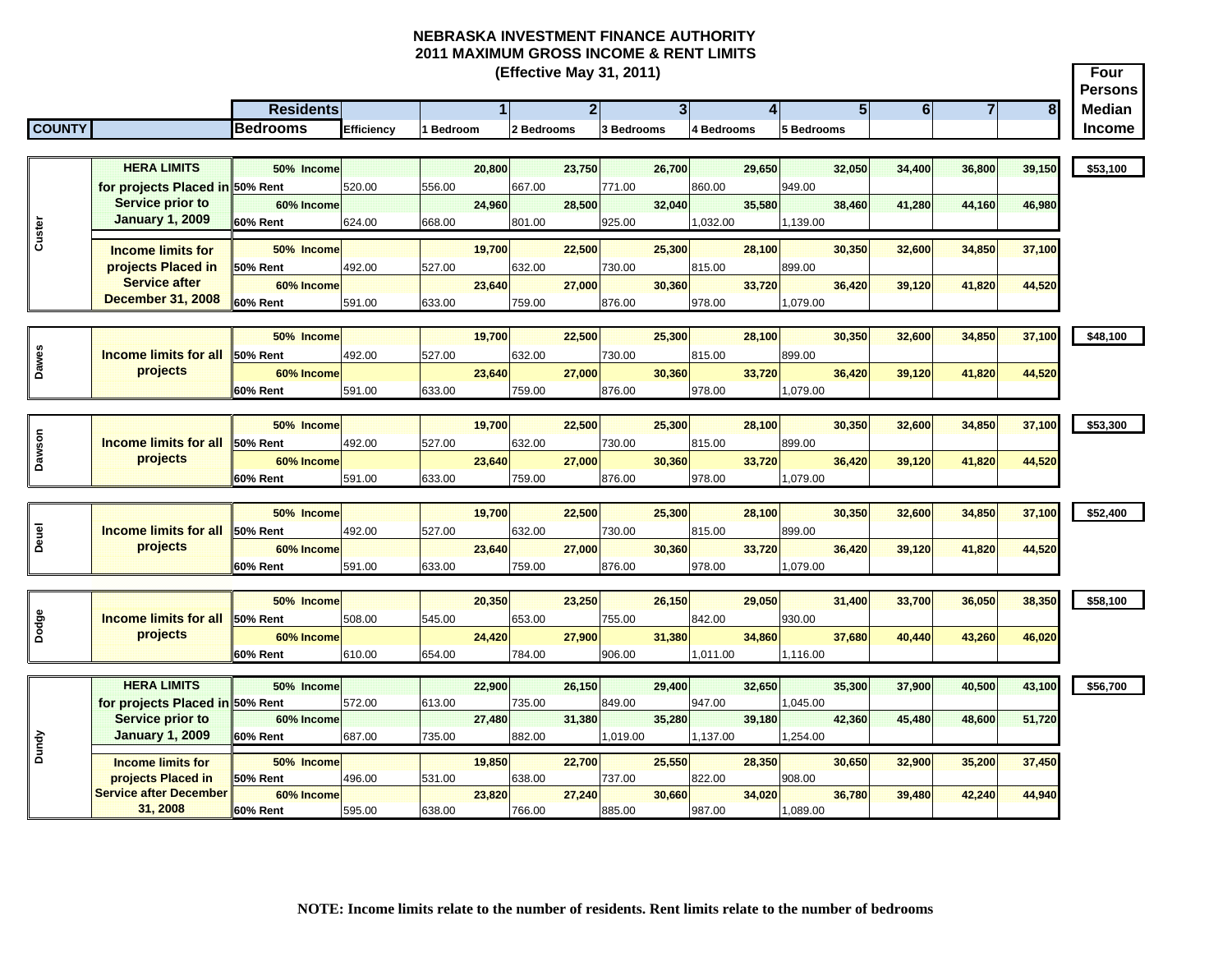**(Effective May 31, 2011) Four PersonsResidents 1 2 3 4 5 6 78 Median COUNTY Bedrooms Efficiency 1 Bedroom 2 Bedrooms 3 Bedrooms 4 Bedrooms 5 Bedrooms Income 50% Income 19,700 22,500 25,300 28,100 30,350 32,600 34,850 37,100 \$53,300 Fillmore Income limits for all**<br> **Fig. 2 Fillmone projects 50% Rent** 492.00 527.00 632.00 730.00 815.00 899.00**60% Income 23,640 27,000 30,360 33,720 36,420 39,120 41,820 44,520 60% Rent** 591.00 633.00 759.00 876.00 978.00 1,079.00 **50% Income 19,700 22,500 25,300 28,100 30,350 32,600 34,850 37,100 \$45,600 Franklin**<br>The strip of the projects<br>The projects **50% Rent**899.00 492.00 527.00 632.00 730.00 815.00 899.00**60% Income 23,640 27,000 30,360 33,720 36,420 39,120 41,820 44,520 60% Rent** 591.00 633.00 759.00 876.00 978.00 1,079.00 **50% Income 19,700 22,500 25,300 28,100 30,350 32,600 34,850 37,100 \$51,600** ैं स्टेट **Income limits for all**<br>सर्टे Projects 399.00 **50% Rent** 492.00 527.00 632.00 730.00 815.00 899.00**60% Income 23,640 27,000 30,360 33,720 36,420 39,120 41,820 44,520 60% Rent** 591.00 633.00 759.00 876.00 978.00 1,079.00 **50% Income 19,700 22,500 25,300 28,100 30,350 32,600 34,850 37,100 \$50,000 Furnas Gage Furnas 50% Rent**899.00 **Income limits for all**  492.00 527.00 632.00 730.00 815.00 899.00**projects 60% Income 23,640 27,000 30,360 33,720 36,420 39,120 41,820 44,520 60% Rent** 591.00 633.00 759.00 876.00 978.00 1,079.00 **50% Income 19,950 22,800 25,650 28,450 30,750 33,050 35,300 37,600 \$56,900** Gage **Income limits for all** 911.00 **50% Rent** 498.00 534.00 641.00 740.00 826.00 911.00**projects 60% Income 23,940 27,360 30,780 34,140 36,900 39,660 42,360 45,120 60% Rent** 598.00 641.00 769.00 888.00 991.00 1,093.00 **HERA LIMITS 50% Income 19,800 22,600 25,450 28,250 30,550 32,800 35,050 37,300 \$44,700 for projects Placed in 50% Rent**  495.00 530.00 636.00 735.00 820.00 904.00**Service prior to 60% Income 23,760 27,120 30,540 33,900 36,660 39,360 42,060 44,760 Garden January 1, 2009 60% Rent** 594.00 636.00 763.00 882.00 984.00 1,085.00 **Income limits for 50% Income 19,700 22,500 25,300 28,100 30,350 32,600 34,850 37,100 projects Placed in 50% Rent** 492.00 527.00 632.00 730.00 815.00 899.00**Service after December 60% Income 23,640 27,000 30,360 33,720 36,420 39,120 41,820 44,520 31, 2008 60% Rent**591.00 633.00 759.00 876.00 978.00 1,079.00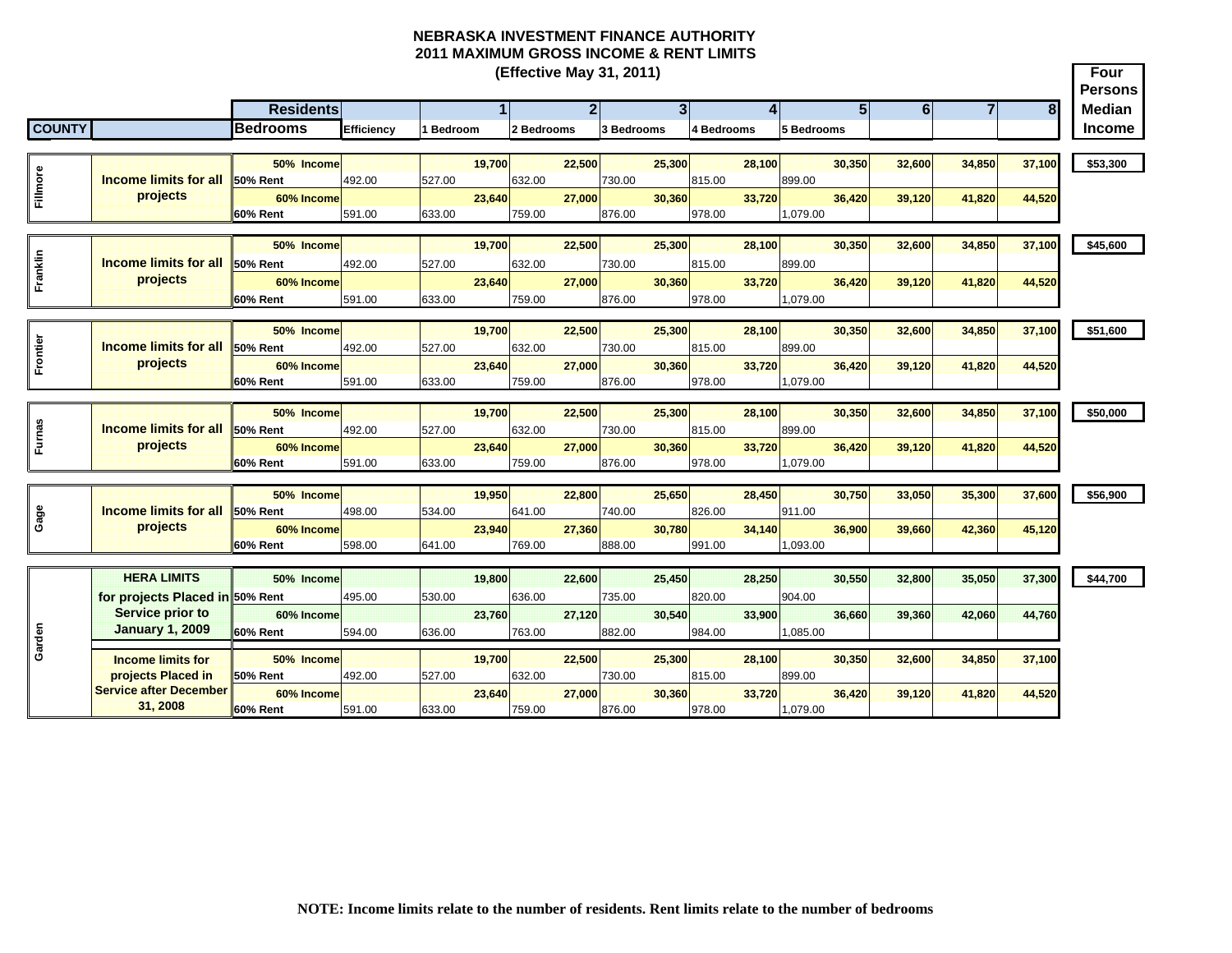|               |                                          |                               |            |                  | (Effective May 31, 2011) |                                           |                  |                  |                                       |                | <b>Four</b><br><b>Persons</b> |
|---------------|------------------------------------------|-------------------------------|------------|------------------|--------------------------|-------------------------------------------|------------------|------------------|---------------------------------------|----------------|-------------------------------|
|               |                                          | <b>Residents</b>              |            | 1                |                          | $\overline{2}$<br>$\overline{\mathbf{3}}$ | $\overline{4}$   | 5 <sup>1</sup>   | $\overline{\bf{6}}$<br>$\overline{7}$ | 8 <sup>1</sup> | Median                        |
| <b>COUNTY</b> |                                          | <b>Bedrooms</b>               | Efficiency | l Bedroom        | 2 Bedrooms               | <b>3 Bedrooms</b>                         | 4 Bedrooms       | 5 Bedrooms       |                                       |                | <b>Income</b>                 |
|               |                                          |                               |            |                  |                          |                                           |                  |                  |                                       |                |                               |
|               | <b>HERA LIMITS</b>                       | 50% Income                    |            | 21.400           | 24,450                   | 27,500                                    | 30,550           | 33,000           | 35,450<br>37,900                      | 40,350         | \$50,400                      |
|               | for projects Placed in 50% Rent          |                               | 535.00     | 573.00           | 687.00                   | 794.00                                    | 886.00           | 978.00           |                                       |                |                               |
|               | <b>Service prior to</b>                  | 60% Income                    |            | 25,680           | 29,340                   | 33,000                                    | 36,660           | 39,600           | 42,540<br>45,480                      | 48,420         |                               |
|               | <b>January 1, 2009</b>                   | <b>60% Rent</b>               | 642.00     | 687.00           | 825.00                   | 953.00                                    | ,063.00          | 1,173.00         |                                       |                |                               |
| Garfield      | <b>Income limits for</b>                 | 50% Income                    |            | 19,700           | 22,500                   | 25,300                                    | 28,100           | 30,350           | 32,600<br>34,850                      | 37,100         |                               |
|               | projects Placed in                       | <b>50% Rent</b>               | 492.00     | 527.00           | 632.00                   | 730.00                                    | 815.00           | 899.00           |                                       |                |                               |
|               | <b>Service after</b>                     | 60% Income                    |            | 23,640           | 27,000                   | 30,360                                    | 33,720           | 36,420           | 39,120<br>41,820                      | 44,520         |                               |
|               | <b>December 31, 2008</b>                 | <b>60% Rent</b>               | 591.00     | 633.00           | 759.00                   | 876.00                                    | 978.00           | 1,079.00         |                                       |                |                               |
|               |                                          |                               |            |                  |                          |                                           |                  |                  |                                       |                |                               |
|               |                                          | 50% Income                    |            | 19,700           | 22,500                   | 25,300                                    | 28,100           | 30,350           | 32,600<br>34,850                      | 37,100         | \$51,700                      |
| Gosper        | <b>Income limits for all</b>             | <b>50% Rent</b>               | 492.00     | 527.00           | 632.00                   | 730.00                                    | 815.00           | 899.00           |                                       |                |                               |
|               | projects                                 | 60% Income                    |            | 23,640           | 27,000                   | 30,360                                    | 33,720           | 36,420           | 39,120<br>41,820                      | 44,520         |                               |
|               |                                          | 60% Rent                      | 591.00     | 633.00           | 759.00                   | 876.00                                    | 978.00           | 079.00           |                                       |                |                               |
|               |                                          | 50% Income                    |            | 19.700           | 22,500                   | 25,300                                    | 28,100           | 30,350           | 32,600<br>34,850                      | 37,100         | \$45,800                      |
|               | <b>Income limits for all</b>             | 50% Rent                      | 492.00     | 527.00           | 632.00                   | 730.00                                    | 815.00           | 899.00           |                                       |                |                               |
| Grant         | projects                                 | 60% Income                    |            | 23,640           | 27,000                   | 30,360                                    | 33,720           | 36,420           | 39,120<br>41,820                      | 44,520         |                               |
|               |                                          | 60% Rent                      | 591.00     | 633.00           | 759.00                   | 876.00                                    | 978.00           | 079.00           |                                       |                |                               |
|               |                                          |                               |            |                  |                          |                                           |                  |                  |                                       |                |                               |
|               | <b>HERA LIMITS</b>                       | 50% Income                    |            | 22,100           | 25,250                   | 28,400                                    | 31,550           | 34,100           | 39,150<br>36,600                      | 41,650         | \$52,000                      |
|               | for projects Placed in 50% Rent          |                               | 552.00     | 591.00           | 710.00                   | 820.00                                    | 915.00           | ,010.00          |                                       |                |                               |
|               | <b>Service prior to</b>                  | 60% Income                    |            | 26.520           | 30,300                   | 34.080                                    | 37.860           | 40.920           | 43.920<br>46,980                      | 49.980         |                               |
| Greeley       | <b>January 1, 2009</b>                   | <b>60% Rent</b>               | 663.00     | 710.00           | 852.00                   | 984.00                                    | 098.00           | 1,212.00         |                                       |                |                               |
|               | <b>Income limits for</b>                 | 50% Income                    |            | 19.700           | 22,500                   | 25,300                                    | 28,100           | 30,350           | 32,600<br>34,850                      | 37,100         |                               |
|               | projects Placed in                       | <b>50% Rent</b>               | 492.00     | 527.00           | 632.00                   | 730.00                                    | 815.00           | 899.00           |                                       |                |                               |
|               | <b>Service after</b>                     | 60% Income                    |            | 23.640           | 27,000                   | 30.360                                    | 33,720           | 36,420           | 41,820<br>39,120                      | 44,520         |                               |
|               | <b>December 31, 2008</b>                 | <b>60% Rent</b>               | 591.00     | 633.00           | 759.00                   | 876.00                                    | 978.00           | ,079.00          |                                       |                |                               |
|               |                                          |                               |            |                  |                          |                                           |                  |                  |                                       |                |                               |
|               |                                          | 50% Income                    |            | 19,750           | 22,600                   | 25,400                                    | 28,200           | 30,500           | 32,750<br>35,000                      | 37,250         | \$56,400                      |
| 릁             | <b>Income limits for all</b><br>projects | 50% Rent                      | 493.00     | 529.00           | 635.00                   | 733.00                                    | 818.00           | 903.00           |                                       |                |                               |
|               |                                          | 60% Income<br><b>60% Rent</b> | 592.00     | 23.700<br>635.00 | 27,120<br>762.00         | 30,480<br>880.00                          | 33,840<br>982.00 | 36,600<br>083.00 | 39,300<br>42,000                      | 44,700         |                               |
|               |                                          |                               |            |                  |                          |                                           |                  |                  |                                       |                |                               |
|               |                                          | 50% Income                    |            | 21,250           | 24,250                   | 27,300                                    | 30,300           | 32,750           | 35,150<br>37,600                      | 40,000         | \$60,600                      |
|               | <b>Income limits for all</b>             | 50% Rent                      | 531.00     | 568.00           | 682.00                   | 788.00                                    | 878.00           | 970.00           |                                       |                |                               |
| Hamilton      | projects                                 | 60% Income                    |            | 25,500           | 29,100                   | 32,760                                    | 36,360           | 39,300           | 42,180<br>45,120                      | 48,000         |                               |
|               |                                          | 60% Rent                      | 637.00     | 682.00           | 819.00                   | 945.00                                    | ,054.00          | 1,164.00         |                                       |                |                               |
|               |                                          |                               |            |                  |                          |                                           |                  |                  |                                       |                |                               |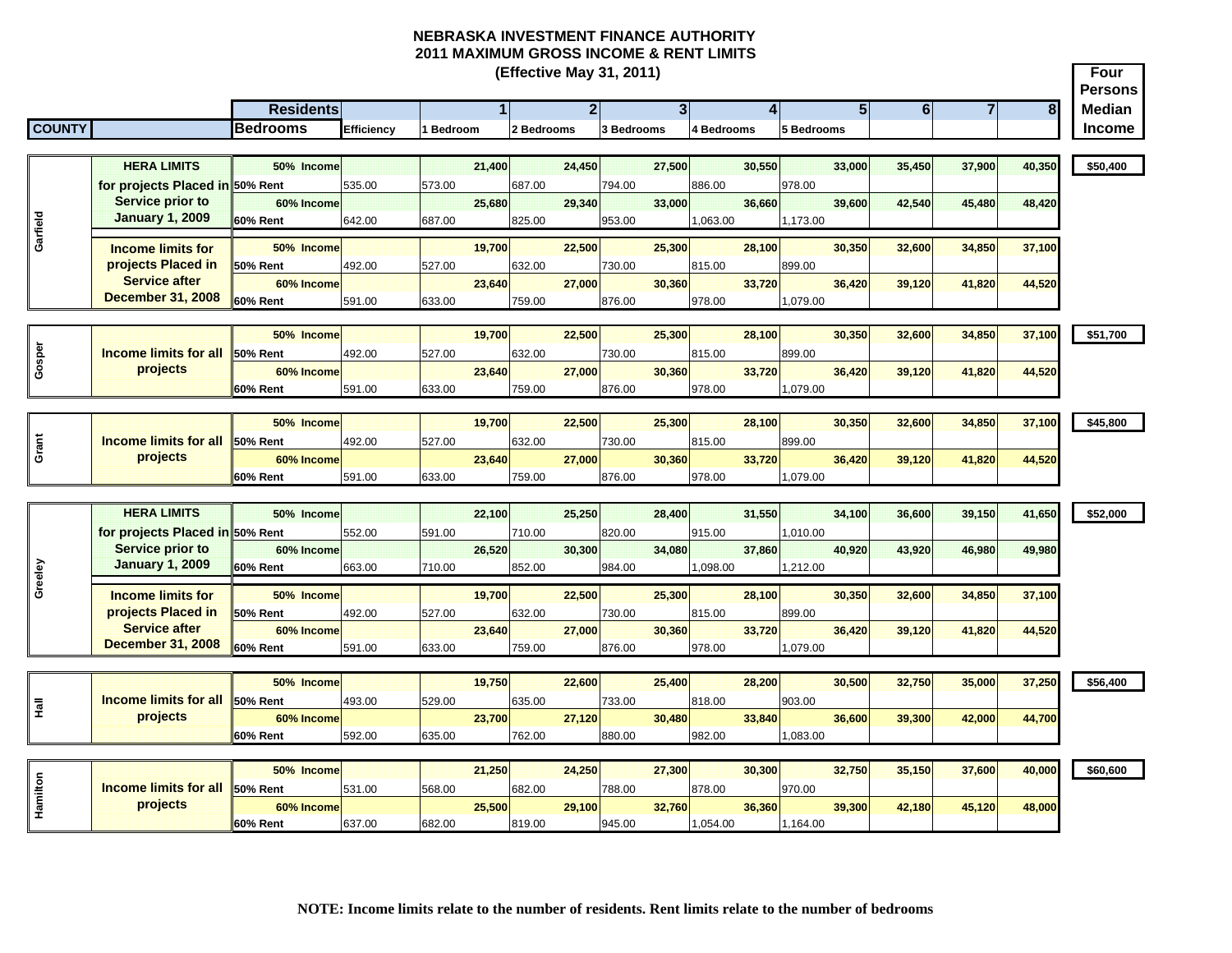|                  |                                                |                               |            |                  |        | (Effective May 31, 2011) |            |        |            |        |                    |        |                |        | <b>Four</b><br><b>Persons</b> |
|------------------|------------------------------------------------|-------------------------------|------------|------------------|--------|--------------------------|------------|--------|------------|--------|--------------------|--------|----------------|--------|-------------------------------|
|                  |                                                | <b>Residents</b>              |            |                  |        | $\overline{2}$           |            | 3      |            | Δ      | 5 <sub>1</sub>     | 6      | $\overline{7}$ | 8      | <b>Median</b>                 |
| <b>COUNTY</b>    |                                                | <b>Bedrooms</b>               | Efficiency | <b>I</b> Bedroom |        | 2 Bedrooms               | 3 Bedrooms |        | 4 Bedrooms |        | 5 Bedrooms         |        |                |        | <b>Income</b>                 |
|                  |                                                |                               |            |                  |        |                          |            |        |            |        |                    |        |                |        |                               |
|                  | <b>HERA LIMITS</b>                             | 50% Income                    |            | 20,800           |        | 23,800                   |            | 26,750 |            | 29,700 | 32,100             | 34,500 | 36,850         | 39,250 | \$52,200                      |
|                  | for projects Placed in 50% Rent                |                               | 520.00     | 557.00           |        | 668.00                   | 772.00     |        | 862.00     |        | 951.00             |        |                |        |                               |
|                  | <b>Service prior to</b>                        | 60% Income                    |            | 24,960           |        | 28,560                   |            | 32,100 |            | 35,640 | 38,520             | 41,400 | 44,220         | 47,100 |                               |
| Harlan           | <b>January 1, 2009</b>                         | 60% Rent                      | 624.00     | 669.00           |        | 802.00                   | 927.00     |        | 1,035.00   |        | 1,141.00           |        |                |        |                               |
|                  | <b>Income limits for</b>                       | 50% Income                    |            |                  | 19,700 | 22,500                   |            | 25,300 |            | 28,100 | 30,350             | 32,600 | 34,850         | 37,100 |                               |
|                  | projects Placed in                             | <b>50% Rent</b>               | 492.00     | 527.00           |        | 632.00                   | 730.00     |        | 815.00     |        | 399.00             |        |                |        |                               |
|                  | <b>Service after December</b>                  | 60% Income                    |            | 23,640           |        | 27,000                   |            | 30,360 |            | 33,720 | 36,420             | 39,120 | 41,820         | 44,520 |                               |
|                  | 31, 2008                                       | <b>60% Rent</b>               | 591.00     | 633.00           |        | 759.00                   | 876.00     |        | 978.00     |        | 1,079.00           |        |                |        |                               |
|                  | <b>HERA LIMITS</b>                             |                               |            |                  |        |                          |            |        |            |        |                    |        |                |        |                               |
|                  | for projects Placed in 50% Rent                | 50% Income                    | 582.00     | 623.00           | 23,300 | 26,600<br>748.00         | 865.00     | 29,950 | 965.00     | 33,250 | 35,950<br>,064.00  | 38,600 | 41,250         | 43,900 | \$49,400                      |
|                  | <b>Service prior to</b>                        | 60% Income                    |            | 27,960           |        | 31.920                   |            | 35.940 |            | 39,900 | 43.140             | 46,320 | 49,500         | 52,680 |                               |
|                  | <b>January 1, 2009</b>                         | <b>60% Rent</b>               | 699.00     | 748.00           |        | 898.00                   | 1,038.00   |        | 1,158.00   |        | ,277.00            |        |                |        |                               |
| Hayes            |                                                | 50% Income                    |            |                  | 19.700 | 22.500                   |            | 25.300 |            | 28.100 | 30.350             |        |                |        |                               |
|                  | <b>Income limits for</b><br>projects Placed in | 50% Rent                      | 492.00     | 527.00           |        | 632.00                   | 730.00     |        | 815.00     |        | 399.00             | 32,600 | 34,850         | 37,100 |                               |
|                  | <b>Service after December</b>                  | 60% Income                    |            | 23,640           |        | 27,000                   |            | 30.360 |            | 33,720 | 36,420             | 39,120 | 41,820         | 44,520 |                               |
|                  | 31, 2008                                       | 60% Rent                      | 591.00     | 633.00           |        | 759.00                   | 876.00     |        | 978.00     |        | 1,079.00           |        |                |        |                               |
|                  |                                                |                               |            |                  |        |                          |            |        |            |        |                    |        |                |        |                               |
|                  |                                                | 50% Income                    |            | 19,700           |        | 22,500                   |            | 25,300 |            | 28,100 | 30,350             | 32,600 | 34,850         | 37,100 | \$42,900                      |
|                  | <b>Income limits for all</b>                   | 50% Rent                      | 492.00     | 527.00           |        | 632.00                   | 730.00     |        | 815.00     |        | 899.00             |        |                |        |                               |
| <b>Hitchcock</b> | projects                                       | 60% Income<br><b>60% Rent</b> | 591.00     | 23,640<br>633.00 |        | 27,000<br>759.00         | 876.00     | 30,360 | 978.00     | 33,720 | 36,420<br>1,079.00 | 39,120 | 41,820         | 44,520 |                               |
|                  |                                                |                               |            |                  |        |                          |            |        |            |        |                    |        |                |        |                               |
|                  | <b>HERA LIMITS</b>                             | 50% Income                    |            | 20,200           |        | 23,100                   |            | 26,000 |            | 28,850 | 31,200             | 33,500 | 35,800         | 38,100 | \$52,100                      |
|                  | for projects Placed in 50% Rent                |                               | 505.00     | 541.00           |        | 650.00                   | 750.00     |        | 837.00     |        | 923.00             |        |                |        |                               |
|                  | <b>Service prior to</b>                        | 60% Income                    |            | 24.240           |        | 27,720                   |            | 31.200 |            | 34,620 | 37,440             | 40,200 | 42,960         | 45,720 |                               |
| $\frac{1}{2}$    | <b>January 1, 2009</b>                         | <b>60% Rent</b>               | 606.00     | 649.00           |        | 780.00                   | 900.00     |        | 1,005.00   |        | 1,108.00           |        |                |        |                               |
|                  | <b>Income limits for</b>                       | 50% Income                    |            |                  | 19,700 | 22,500                   |            | 25,300 |            | 28.100 | 30,350             | 32,600 | 34,850         | 37,100 |                               |
|                  | projects Placed in                             | 50% Rent                      | 492.00     | 527.00           |        | 632.00                   | 730.00     |        | 815.00     |        | 899.00             |        |                |        |                               |
|                  | <b>Service after December</b>                  | 60% Income                    |            | 23,640           |        | 27,000                   |            | 30,360 |            | 33,720 | 36,420             | 39,120 | 41,820         | 44,520 |                               |
|                  | 31.2008                                        | <b>60% Rent</b>               | 591.00     | 633.00           |        | 759.00                   | 876.00     |        | 978.00     |        | 1,079.00           |        |                |        |                               |
|                  | <b>HERA LIMITS</b>                             |                               |            |                  |        |                          |            |        |            |        | 34.550             |        |                |        |                               |
|                  | for projects Placed in 50% Rent                | 50% Income                    | 560.00     | 600.00           | 22,400 | 25,600<br>720.00         | 831.00     | 28,800 | 927.00     | 31,950 |                    | 37,100 | 39,650         | 42,200 | \$54,500                      |
|                  | <b>Service prior to</b>                        | 60% Income                    |            | 26,880           |        | 30,720                   |            | 34,560 |            | 38,340 | ,023.00<br>41,460  | 44,520 | 47,580         | 50,640 |                               |
|                  | <b>January 1, 2009</b>                         | <b>60% Rent</b>               | 672.00     | 720.00           |        | 864.00                   | 997.00     |        | 1,113.00   |        | 1,227.00           |        |                |        |                               |
| Hooker           |                                                |                               |            |                  |        |                          |            |        |            |        |                    |        |                |        |                               |
|                  | <b>Income limits for</b><br>projects Placed in | 50% Income<br><b>50% Rent</b> | 492.00     | 527.00           | 19,700 | 22,500<br>632.00         | 730.00     | 25,300 | 815.00     | 28,100 | 30,350<br>899.00   | 32,600 | 34,850         | 37,100 |                               |
|                  | <b>Service after December</b>                  | 60% Income                    |            | 23,640           |        | 27,000                   |            | 30,360 |            | 33,720 | 36,420             | 39,120 | 41,820         | 44,520 |                               |
|                  | 31, 2008                                       | <b>60% Rent</b>               | 591.00     | 633.00           |        | 759.00                   | 876.00     |        | 978.00     |        | ,079.00            |        |                |        |                               |
|                  |                                                |                               |            |                  |        |                          |            |        |            |        |                    |        |                |        |                               |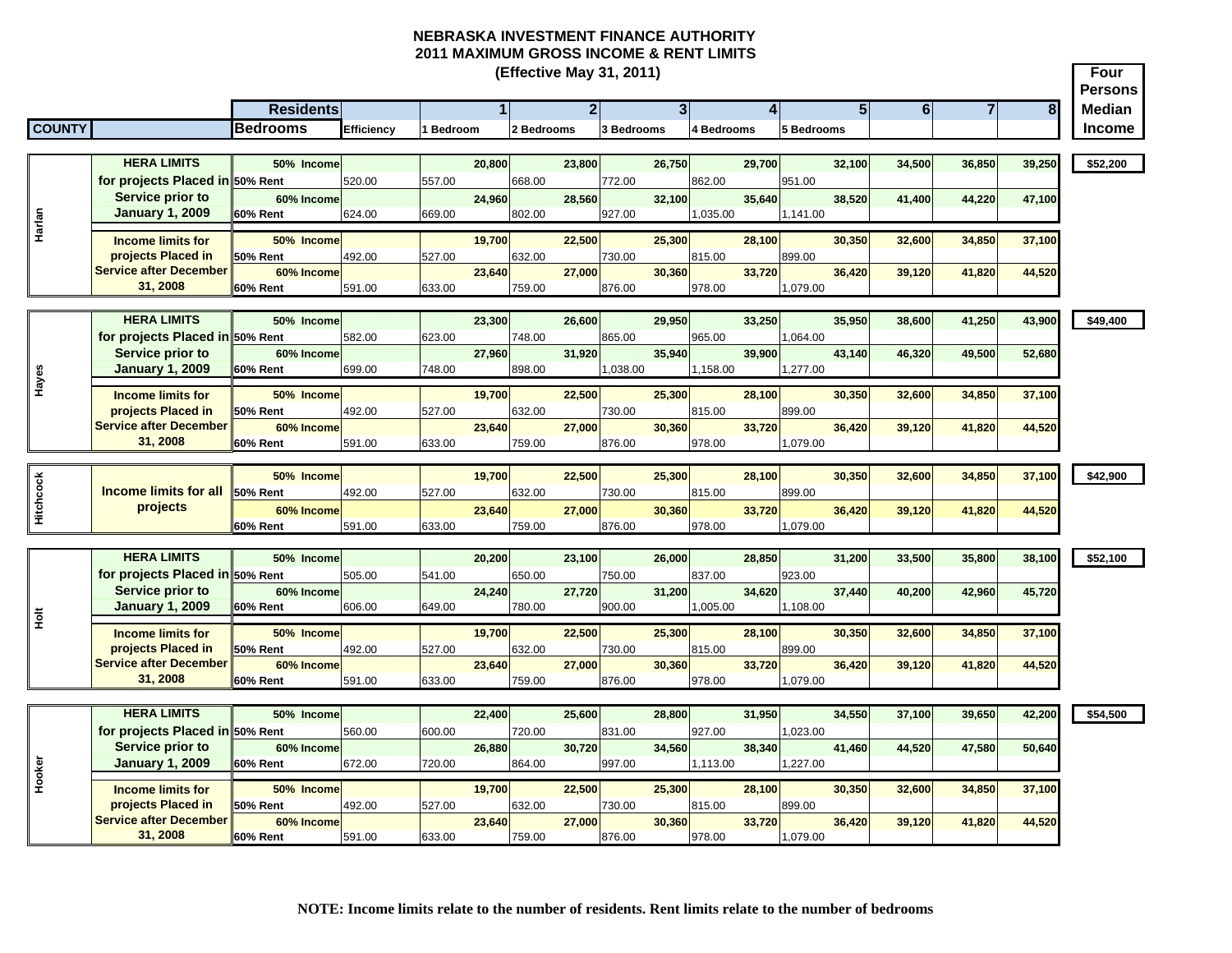| <b>Persons</b><br>5 <sup>1</sup><br><b>Residents</b><br>3 <sup>l</sup><br>6<br>$\overline{7}$<br>$\overline{2}$<br>8 <sup>l</sup><br><b>Median</b><br>4<br><b>COUNTY</b><br><b>Bedrooms</b><br><b>Income</b><br>Efficiency<br><b>Bedroom</b><br>2 Bedrooms<br>3 Bedrooms<br>4 Bedrooms<br>5 Bedrooms<br><b>HERA LIMITS</b><br>26,550<br>29,450<br>50% Income<br>20,650<br>23,600<br>31,850<br>34,200<br>36,550<br>38,900<br>\$57,000<br>for projects Placed in 50% Rent<br>855.00<br>516.00<br>553.00<br>663.00<br>766.00<br>943.00<br>Service prior to<br>31,860<br>35,340<br>60% Income<br>24,780<br>28,320<br>38,220<br>41,040<br>43,860<br>46,680<br>Howard<br><b>January 1, 2009</b><br>60% Rent<br>619.00<br>663.00<br>796.00<br>919.00<br>1,026.00<br>1,131.00<br>19,950<br>22,800<br>25,650<br>28,450<br>30,750<br>50% Income<br>33,050<br>35,300<br>37,600<br><b>Income limits for</b><br>projects Placed in<br><b>50% Rent</b><br>498.00<br>641.00<br>740.00<br>826.00<br>911.00<br>534.00<br><b>Service after</b><br>23,940<br>27,360<br>30,780<br>34,140<br>36,900<br>45,120<br>60% Income<br>39,660<br>42,360<br><b>December 31, 2008</b><br>60% Rent<br>598.00<br>641.00<br>769.00<br>888.00<br>991.00<br>1,093.00<br><b>HERA LIMITS</b><br>22,750<br>30,700<br>32,950<br>35,250<br>37,500<br>50% Income<br>19,900<br>25,600<br>28,400<br>\$55,800<br>for projects Placed in 50% Rent<br>497.00<br>533.00<br>640.00<br>738.00<br>823.00<br>909.00<br><b>Service prior to</b><br>23,880<br>27,300<br>30,720<br>34,080<br>39,540<br>60% Income<br>36,840<br>42,300<br>45,000<br>Jefferson<br><b>January 1, 2009</b><br>60% Rent<br>597.00<br>639.00<br>768.00<br>886.00<br>988.00<br>091.00<br>30.350<br>34,850<br>50% Income<br>19.700<br>22,500<br>25.300<br>28.100<br>32.600<br>37,100<br><b>Income limits for</b><br>projects Placed in<br>632.00<br>730.00<br>50% Rent<br>492.00<br>815.00<br>899.00<br>527.00<br><b>Service after</b><br>23.640<br>27,000<br>30.360<br>33.720<br>36.420<br>39,120<br>41,820<br>44,520<br>60% Income<br><b>December 31, 2008</b><br>60% Rent<br>591.00<br>633.00<br>759.00<br>876.00<br>978.00<br>1,079.00<br><b>HERA LIMITS</b><br>23,150<br>26,050<br>28,900<br>31,250<br>\$57,800<br>50% Income<br>20,250<br>33,550<br>35,850<br>38,150<br>for projects Placed in 50% Rent<br>506.00<br>542.00<br>651.00<br>751.00<br>838.00<br>925.00<br><b>Service prior to</b><br>24,300<br>27,780<br>31,260<br>34,680<br>37,500<br>40,260<br>43,020<br>60% Income<br>45,780<br>Johnson<br><b>January 1, 2009</b><br><b>60% Rent</b><br>607.00<br>902.00<br>651.00<br>781.00<br>1,006.00<br>1,110.00<br>22,800<br>25,650<br>28,450<br>30,750<br>50% Income<br>19,950<br>33,050<br>35,300<br>37,600<br><b>Income limits for</b><br>projects Placed in<br>498.00<br>826.00<br>911.00<br>50% Rent<br>534.00<br>641.00<br>740.00<br><b>Service after</b><br>27,360<br>30.780<br>60% Income<br>23.940<br>34,140<br>36,900<br>39,660<br>42,360<br>45,120<br><b>December 31, 2008</b><br><b>60% Rent</b><br>598.00<br>888.00<br>991.00<br>1,093.00<br>641.00<br>769.00<br><b>HERA LIMITS</b><br>25,500<br>50% Income<br>22,300<br>28,700<br>31.850<br>34,400<br>36,950<br>39,500<br>42,050<br>\$63,700<br>for projects Placed in 50% Rent<br>557.00<br>717.00<br>828.00<br>923.00<br>1,019.00<br>597.00<br>Service prior to<br>26,760<br>30,600<br>38,220<br>41,280<br>60% Income<br>34,440<br>44,340<br>47,400<br>50,460<br>Kearney<br><b>January 1, 2009</b><br><b>60% Rent</b><br>669.00<br>717.00<br>861.00<br>993.00<br>1,108.00<br>1,223.00<br>21,500<br>24,600<br>27,650<br>30,700<br>33,200<br>40,550<br><b>Income limits for</b><br>50% Income<br>35,650<br>38,100<br>projects Placed in<br>50% Rent<br>537.00<br>691.00<br>798.00<br>891.00<br>983.00<br>576.00<br><b>Service after</b><br>25,800<br>29,520<br>36,840<br>48,660<br>60% Income<br>33,180<br>39,840<br>42,780<br>45,720<br><b>December 31, 2008</b> |  |          |        |        | (Effective May 31, 2011) |        |          |          |  |  | Four |
|-------------------------------------------------------------------------------------------------------------------------------------------------------------------------------------------------------------------------------------------------------------------------------------------------------------------------------------------------------------------------------------------------------------------------------------------------------------------------------------------------------------------------------------------------------------------------------------------------------------------------------------------------------------------------------------------------------------------------------------------------------------------------------------------------------------------------------------------------------------------------------------------------------------------------------------------------------------------------------------------------------------------------------------------------------------------------------------------------------------------------------------------------------------------------------------------------------------------------------------------------------------------------------------------------------------------------------------------------------------------------------------------------------------------------------------------------------------------------------------------------------------------------------------------------------------------------------------------------------------------------------------------------------------------------------------------------------------------------------------------------------------------------------------------------------------------------------------------------------------------------------------------------------------------------------------------------------------------------------------------------------------------------------------------------------------------------------------------------------------------------------------------------------------------------------------------------------------------------------------------------------------------------------------------------------------------------------------------------------------------------------------------------------------------------------------------------------------------------------------------------------------------------------------------------------------------------------------------------------------------------------------------------------------------------------------------------------------------------------------------------------------------------------------------------------------------------------------------------------------------------------------------------------------------------------------------------------------------------------------------------------------------------------------------------------------------------------------------------------------------------------------------------------------------------------------------------------------------------------------------------------------------------------------------------------------------------------------------------------------------------------------------------------------------------------------------------------------------------------------------------------------------------------------------------------------------------------------------------------------------------------------------------------------------------------------------------------------------------------------------------------------------------------------------------------------------------------------------------------------------------------------------------------------------------------------------------------------|--|----------|--------|--------|--------------------------|--------|----------|----------|--|--|------|
|                                                                                                                                                                                                                                                                                                                                                                                                                                                                                                                                                                                                                                                                                                                                                                                                                                                                                                                                                                                                                                                                                                                                                                                                                                                                                                                                                                                                                                                                                                                                                                                                                                                                                                                                                                                                                                                                                                                                                                                                                                                                                                                                                                                                                                                                                                                                                                                                                                                                                                                                                                                                                                                                                                                                                                                                                                                                                                                                                                                                                                                                                                                                                                                                                                                                                                                                                                                                                                                                                                                                                                                                                                                                                                                                                                                                                                                                                                                                                             |  |          |        |        |                          |        |          |          |  |  |      |
|                                                                                                                                                                                                                                                                                                                                                                                                                                                                                                                                                                                                                                                                                                                                                                                                                                                                                                                                                                                                                                                                                                                                                                                                                                                                                                                                                                                                                                                                                                                                                                                                                                                                                                                                                                                                                                                                                                                                                                                                                                                                                                                                                                                                                                                                                                                                                                                                                                                                                                                                                                                                                                                                                                                                                                                                                                                                                                                                                                                                                                                                                                                                                                                                                                                                                                                                                                                                                                                                                                                                                                                                                                                                                                                                                                                                                                                                                                                                                             |  |          |        |        |                          |        |          |          |  |  |      |
|                                                                                                                                                                                                                                                                                                                                                                                                                                                                                                                                                                                                                                                                                                                                                                                                                                                                                                                                                                                                                                                                                                                                                                                                                                                                                                                                                                                                                                                                                                                                                                                                                                                                                                                                                                                                                                                                                                                                                                                                                                                                                                                                                                                                                                                                                                                                                                                                                                                                                                                                                                                                                                                                                                                                                                                                                                                                                                                                                                                                                                                                                                                                                                                                                                                                                                                                                                                                                                                                                                                                                                                                                                                                                                                                                                                                                                                                                                                                                             |  |          |        |        |                          |        |          |          |  |  |      |
|                                                                                                                                                                                                                                                                                                                                                                                                                                                                                                                                                                                                                                                                                                                                                                                                                                                                                                                                                                                                                                                                                                                                                                                                                                                                                                                                                                                                                                                                                                                                                                                                                                                                                                                                                                                                                                                                                                                                                                                                                                                                                                                                                                                                                                                                                                                                                                                                                                                                                                                                                                                                                                                                                                                                                                                                                                                                                                                                                                                                                                                                                                                                                                                                                                                                                                                                                                                                                                                                                                                                                                                                                                                                                                                                                                                                                                                                                                                                                             |  |          |        |        |                          |        |          |          |  |  |      |
|                                                                                                                                                                                                                                                                                                                                                                                                                                                                                                                                                                                                                                                                                                                                                                                                                                                                                                                                                                                                                                                                                                                                                                                                                                                                                                                                                                                                                                                                                                                                                                                                                                                                                                                                                                                                                                                                                                                                                                                                                                                                                                                                                                                                                                                                                                                                                                                                                                                                                                                                                                                                                                                                                                                                                                                                                                                                                                                                                                                                                                                                                                                                                                                                                                                                                                                                                                                                                                                                                                                                                                                                                                                                                                                                                                                                                                                                                                                                                             |  |          |        |        |                          |        |          |          |  |  |      |
|                                                                                                                                                                                                                                                                                                                                                                                                                                                                                                                                                                                                                                                                                                                                                                                                                                                                                                                                                                                                                                                                                                                                                                                                                                                                                                                                                                                                                                                                                                                                                                                                                                                                                                                                                                                                                                                                                                                                                                                                                                                                                                                                                                                                                                                                                                                                                                                                                                                                                                                                                                                                                                                                                                                                                                                                                                                                                                                                                                                                                                                                                                                                                                                                                                                                                                                                                                                                                                                                                                                                                                                                                                                                                                                                                                                                                                                                                                                                                             |  |          |        |        |                          |        |          |          |  |  |      |
|                                                                                                                                                                                                                                                                                                                                                                                                                                                                                                                                                                                                                                                                                                                                                                                                                                                                                                                                                                                                                                                                                                                                                                                                                                                                                                                                                                                                                                                                                                                                                                                                                                                                                                                                                                                                                                                                                                                                                                                                                                                                                                                                                                                                                                                                                                                                                                                                                                                                                                                                                                                                                                                                                                                                                                                                                                                                                                                                                                                                                                                                                                                                                                                                                                                                                                                                                                                                                                                                                                                                                                                                                                                                                                                                                                                                                                                                                                                                                             |  |          |        |        |                          |        |          |          |  |  |      |
|                                                                                                                                                                                                                                                                                                                                                                                                                                                                                                                                                                                                                                                                                                                                                                                                                                                                                                                                                                                                                                                                                                                                                                                                                                                                                                                                                                                                                                                                                                                                                                                                                                                                                                                                                                                                                                                                                                                                                                                                                                                                                                                                                                                                                                                                                                                                                                                                                                                                                                                                                                                                                                                                                                                                                                                                                                                                                                                                                                                                                                                                                                                                                                                                                                                                                                                                                                                                                                                                                                                                                                                                                                                                                                                                                                                                                                                                                                                                                             |  |          |        |        |                          |        |          |          |  |  |      |
|                                                                                                                                                                                                                                                                                                                                                                                                                                                                                                                                                                                                                                                                                                                                                                                                                                                                                                                                                                                                                                                                                                                                                                                                                                                                                                                                                                                                                                                                                                                                                                                                                                                                                                                                                                                                                                                                                                                                                                                                                                                                                                                                                                                                                                                                                                                                                                                                                                                                                                                                                                                                                                                                                                                                                                                                                                                                                                                                                                                                                                                                                                                                                                                                                                                                                                                                                                                                                                                                                                                                                                                                                                                                                                                                                                                                                                                                                                                                                             |  |          |        |        |                          |        |          |          |  |  |      |
|                                                                                                                                                                                                                                                                                                                                                                                                                                                                                                                                                                                                                                                                                                                                                                                                                                                                                                                                                                                                                                                                                                                                                                                                                                                                                                                                                                                                                                                                                                                                                                                                                                                                                                                                                                                                                                                                                                                                                                                                                                                                                                                                                                                                                                                                                                                                                                                                                                                                                                                                                                                                                                                                                                                                                                                                                                                                                                                                                                                                                                                                                                                                                                                                                                                                                                                                                                                                                                                                                                                                                                                                                                                                                                                                                                                                                                                                                                                                                             |  |          |        |        |                          |        |          |          |  |  |      |
|                                                                                                                                                                                                                                                                                                                                                                                                                                                                                                                                                                                                                                                                                                                                                                                                                                                                                                                                                                                                                                                                                                                                                                                                                                                                                                                                                                                                                                                                                                                                                                                                                                                                                                                                                                                                                                                                                                                                                                                                                                                                                                                                                                                                                                                                                                                                                                                                                                                                                                                                                                                                                                                                                                                                                                                                                                                                                                                                                                                                                                                                                                                                                                                                                                                                                                                                                                                                                                                                                                                                                                                                                                                                                                                                                                                                                                                                                                                                                             |  |          |        |        |                          |        |          |          |  |  |      |
|                                                                                                                                                                                                                                                                                                                                                                                                                                                                                                                                                                                                                                                                                                                                                                                                                                                                                                                                                                                                                                                                                                                                                                                                                                                                                                                                                                                                                                                                                                                                                                                                                                                                                                                                                                                                                                                                                                                                                                                                                                                                                                                                                                                                                                                                                                                                                                                                                                                                                                                                                                                                                                                                                                                                                                                                                                                                                                                                                                                                                                                                                                                                                                                                                                                                                                                                                                                                                                                                                                                                                                                                                                                                                                                                                                                                                                                                                                                                                             |  |          |        |        |                          |        |          |          |  |  |      |
|                                                                                                                                                                                                                                                                                                                                                                                                                                                                                                                                                                                                                                                                                                                                                                                                                                                                                                                                                                                                                                                                                                                                                                                                                                                                                                                                                                                                                                                                                                                                                                                                                                                                                                                                                                                                                                                                                                                                                                                                                                                                                                                                                                                                                                                                                                                                                                                                                                                                                                                                                                                                                                                                                                                                                                                                                                                                                                                                                                                                                                                                                                                                                                                                                                                                                                                                                                                                                                                                                                                                                                                                                                                                                                                                                                                                                                                                                                                                                             |  |          |        |        |                          |        |          |          |  |  |      |
|                                                                                                                                                                                                                                                                                                                                                                                                                                                                                                                                                                                                                                                                                                                                                                                                                                                                                                                                                                                                                                                                                                                                                                                                                                                                                                                                                                                                                                                                                                                                                                                                                                                                                                                                                                                                                                                                                                                                                                                                                                                                                                                                                                                                                                                                                                                                                                                                                                                                                                                                                                                                                                                                                                                                                                                                                                                                                                                                                                                                                                                                                                                                                                                                                                                                                                                                                                                                                                                                                                                                                                                                                                                                                                                                                                                                                                                                                                                                                             |  |          |        |        |                          |        |          |          |  |  |      |
|                                                                                                                                                                                                                                                                                                                                                                                                                                                                                                                                                                                                                                                                                                                                                                                                                                                                                                                                                                                                                                                                                                                                                                                                                                                                                                                                                                                                                                                                                                                                                                                                                                                                                                                                                                                                                                                                                                                                                                                                                                                                                                                                                                                                                                                                                                                                                                                                                                                                                                                                                                                                                                                                                                                                                                                                                                                                                                                                                                                                                                                                                                                                                                                                                                                                                                                                                                                                                                                                                                                                                                                                                                                                                                                                                                                                                                                                                                                                                             |  |          |        |        |                          |        |          |          |  |  |      |
|                                                                                                                                                                                                                                                                                                                                                                                                                                                                                                                                                                                                                                                                                                                                                                                                                                                                                                                                                                                                                                                                                                                                                                                                                                                                                                                                                                                                                                                                                                                                                                                                                                                                                                                                                                                                                                                                                                                                                                                                                                                                                                                                                                                                                                                                                                                                                                                                                                                                                                                                                                                                                                                                                                                                                                                                                                                                                                                                                                                                                                                                                                                                                                                                                                                                                                                                                                                                                                                                                                                                                                                                                                                                                                                                                                                                                                                                                                                                                             |  |          |        |        |                          |        |          |          |  |  |      |
|                                                                                                                                                                                                                                                                                                                                                                                                                                                                                                                                                                                                                                                                                                                                                                                                                                                                                                                                                                                                                                                                                                                                                                                                                                                                                                                                                                                                                                                                                                                                                                                                                                                                                                                                                                                                                                                                                                                                                                                                                                                                                                                                                                                                                                                                                                                                                                                                                                                                                                                                                                                                                                                                                                                                                                                                                                                                                                                                                                                                                                                                                                                                                                                                                                                                                                                                                                                                                                                                                                                                                                                                                                                                                                                                                                                                                                                                                                                                                             |  |          |        |        |                          |        |          |          |  |  |      |
|                                                                                                                                                                                                                                                                                                                                                                                                                                                                                                                                                                                                                                                                                                                                                                                                                                                                                                                                                                                                                                                                                                                                                                                                                                                                                                                                                                                                                                                                                                                                                                                                                                                                                                                                                                                                                                                                                                                                                                                                                                                                                                                                                                                                                                                                                                                                                                                                                                                                                                                                                                                                                                                                                                                                                                                                                                                                                                                                                                                                                                                                                                                                                                                                                                                                                                                                                                                                                                                                                                                                                                                                                                                                                                                                                                                                                                                                                                                                                             |  |          |        |        |                          |        |          |          |  |  |      |
|                                                                                                                                                                                                                                                                                                                                                                                                                                                                                                                                                                                                                                                                                                                                                                                                                                                                                                                                                                                                                                                                                                                                                                                                                                                                                                                                                                                                                                                                                                                                                                                                                                                                                                                                                                                                                                                                                                                                                                                                                                                                                                                                                                                                                                                                                                                                                                                                                                                                                                                                                                                                                                                                                                                                                                                                                                                                                                                                                                                                                                                                                                                                                                                                                                                                                                                                                                                                                                                                                                                                                                                                                                                                                                                                                                                                                                                                                                                                                             |  |          |        |        |                          |        |          |          |  |  |      |
|                                                                                                                                                                                                                                                                                                                                                                                                                                                                                                                                                                                                                                                                                                                                                                                                                                                                                                                                                                                                                                                                                                                                                                                                                                                                                                                                                                                                                                                                                                                                                                                                                                                                                                                                                                                                                                                                                                                                                                                                                                                                                                                                                                                                                                                                                                                                                                                                                                                                                                                                                                                                                                                                                                                                                                                                                                                                                                                                                                                                                                                                                                                                                                                                                                                                                                                                                                                                                                                                                                                                                                                                                                                                                                                                                                                                                                                                                                                                                             |  |          |        |        |                          |        |          |          |  |  |      |
|                                                                                                                                                                                                                                                                                                                                                                                                                                                                                                                                                                                                                                                                                                                                                                                                                                                                                                                                                                                                                                                                                                                                                                                                                                                                                                                                                                                                                                                                                                                                                                                                                                                                                                                                                                                                                                                                                                                                                                                                                                                                                                                                                                                                                                                                                                                                                                                                                                                                                                                                                                                                                                                                                                                                                                                                                                                                                                                                                                                                                                                                                                                                                                                                                                                                                                                                                                                                                                                                                                                                                                                                                                                                                                                                                                                                                                                                                                                                                             |  |          |        |        |                          |        |          |          |  |  |      |
|                                                                                                                                                                                                                                                                                                                                                                                                                                                                                                                                                                                                                                                                                                                                                                                                                                                                                                                                                                                                                                                                                                                                                                                                                                                                                                                                                                                                                                                                                                                                                                                                                                                                                                                                                                                                                                                                                                                                                                                                                                                                                                                                                                                                                                                                                                                                                                                                                                                                                                                                                                                                                                                                                                                                                                                                                                                                                                                                                                                                                                                                                                                                                                                                                                                                                                                                                                                                                                                                                                                                                                                                                                                                                                                                                                                                                                                                                                                                                             |  |          |        |        |                          |        |          |          |  |  |      |
|                                                                                                                                                                                                                                                                                                                                                                                                                                                                                                                                                                                                                                                                                                                                                                                                                                                                                                                                                                                                                                                                                                                                                                                                                                                                                                                                                                                                                                                                                                                                                                                                                                                                                                                                                                                                                                                                                                                                                                                                                                                                                                                                                                                                                                                                                                                                                                                                                                                                                                                                                                                                                                                                                                                                                                                                                                                                                                                                                                                                                                                                                                                                                                                                                                                                                                                                                                                                                                                                                                                                                                                                                                                                                                                                                                                                                                                                                                                                                             |  |          |        |        |                          |        |          |          |  |  |      |
|                                                                                                                                                                                                                                                                                                                                                                                                                                                                                                                                                                                                                                                                                                                                                                                                                                                                                                                                                                                                                                                                                                                                                                                                                                                                                                                                                                                                                                                                                                                                                                                                                                                                                                                                                                                                                                                                                                                                                                                                                                                                                                                                                                                                                                                                                                                                                                                                                                                                                                                                                                                                                                                                                                                                                                                                                                                                                                                                                                                                                                                                                                                                                                                                                                                                                                                                                                                                                                                                                                                                                                                                                                                                                                                                                                                                                                                                                                                                                             |  |          |        |        |                          |        |          |          |  |  |      |
|                                                                                                                                                                                                                                                                                                                                                                                                                                                                                                                                                                                                                                                                                                                                                                                                                                                                                                                                                                                                                                                                                                                                                                                                                                                                                                                                                                                                                                                                                                                                                                                                                                                                                                                                                                                                                                                                                                                                                                                                                                                                                                                                                                                                                                                                                                                                                                                                                                                                                                                                                                                                                                                                                                                                                                                                                                                                                                                                                                                                                                                                                                                                                                                                                                                                                                                                                                                                                                                                                                                                                                                                                                                                                                                                                                                                                                                                                                                                                             |  |          |        |        |                          |        |          |          |  |  |      |
|                                                                                                                                                                                                                                                                                                                                                                                                                                                                                                                                                                                                                                                                                                                                                                                                                                                                                                                                                                                                                                                                                                                                                                                                                                                                                                                                                                                                                                                                                                                                                                                                                                                                                                                                                                                                                                                                                                                                                                                                                                                                                                                                                                                                                                                                                                                                                                                                                                                                                                                                                                                                                                                                                                                                                                                                                                                                                                                                                                                                                                                                                                                                                                                                                                                                                                                                                                                                                                                                                                                                                                                                                                                                                                                                                                                                                                                                                                                                                             |  |          |        |        |                          |        |          |          |  |  |      |
|                                                                                                                                                                                                                                                                                                                                                                                                                                                                                                                                                                                                                                                                                                                                                                                                                                                                                                                                                                                                                                                                                                                                                                                                                                                                                                                                                                                                                                                                                                                                                                                                                                                                                                                                                                                                                                                                                                                                                                                                                                                                                                                                                                                                                                                                                                                                                                                                                                                                                                                                                                                                                                                                                                                                                                                                                                                                                                                                                                                                                                                                                                                                                                                                                                                                                                                                                                                                                                                                                                                                                                                                                                                                                                                                                                                                                                                                                                                                                             |  |          |        |        |                          |        |          |          |  |  |      |
|                                                                                                                                                                                                                                                                                                                                                                                                                                                                                                                                                                                                                                                                                                                                                                                                                                                                                                                                                                                                                                                                                                                                                                                                                                                                                                                                                                                                                                                                                                                                                                                                                                                                                                                                                                                                                                                                                                                                                                                                                                                                                                                                                                                                                                                                                                                                                                                                                                                                                                                                                                                                                                                                                                                                                                                                                                                                                                                                                                                                                                                                                                                                                                                                                                                                                                                                                                                                                                                                                                                                                                                                                                                                                                                                                                                                                                                                                                                                                             |  |          |        |        |                          |        |          |          |  |  |      |
|                                                                                                                                                                                                                                                                                                                                                                                                                                                                                                                                                                                                                                                                                                                                                                                                                                                                                                                                                                                                                                                                                                                                                                                                                                                                                                                                                                                                                                                                                                                                                                                                                                                                                                                                                                                                                                                                                                                                                                                                                                                                                                                                                                                                                                                                                                                                                                                                                                                                                                                                                                                                                                                                                                                                                                                                                                                                                                                                                                                                                                                                                                                                                                                                                                                                                                                                                                                                                                                                                                                                                                                                                                                                                                                                                                                                                                                                                                                                                             |  |          |        |        |                          |        |          |          |  |  |      |
|                                                                                                                                                                                                                                                                                                                                                                                                                                                                                                                                                                                                                                                                                                                                                                                                                                                                                                                                                                                                                                                                                                                                                                                                                                                                                                                                                                                                                                                                                                                                                                                                                                                                                                                                                                                                                                                                                                                                                                                                                                                                                                                                                                                                                                                                                                                                                                                                                                                                                                                                                                                                                                                                                                                                                                                                                                                                                                                                                                                                                                                                                                                                                                                                                                                                                                                                                                                                                                                                                                                                                                                                                                                                                                                                                                                                                                                                                                                                                             |  |          |        |        |                          |        |          |          |  |  |      |
|                                                                                                                                                                                                                                                                                                                                                                                                                                                                                                                                                                                                                                                                                                                                                                                                                                                                                                                                                                                                                                                                                                                                                                                                                                                                                                                                                                                                                                                                                                                                                                                                                                                                                                                                                                                                                                                                                                                                                                                                                                                                                                                                                                                                                                                                                                                                                                                                                                                                                                                                                                                                                                                                                                                                                                                                                                                                                                                                                                                                                                                                                                                                                                                                                                                                                                                                                                                                                                                                                                                                                                                                                                                                                                                                                                                                                                                                                                                                                             |  |          |        |        |                          |        |          |          |  |  |      |
|                                                                                                                                                                                                                                                                                                                                                                                                                                                                                                                                                                                                                                                                                                                                                                                                                                                                                                                                                                                                                                                                                                                                                                                                                                                                                                                                                                                                                                                                                                                                                                                                                                                                                                                                                                                                                                                                                                                                                                                                                                                                                                                                                                                                                                                                                                                                                                                                                                                                                                                                                                                                                                                                                                                                                                                                                                                                                                                                                                                                                                                                                                                                                                                                                                                                                                                                                                                                                                                                                                                                                                                                                                                                                                                                                                                                                                                                                                                                                             |  |          |        |        |                          |        |          |          |  |  |      |
|                                                                                                                                                                                                                                                                                                                                                                                                                                                                                                                                                                                                                                                                                                                                                                                                                                                                                                                                                                                                                                                                                                                                                                                                                                                                                                                                                                                                                                                                                                                                                                                                                                                                                                                                                                                                                                                                                                                                                                                                                                                                                                                                                                                                                                                                                                                                                                                                                                                                                                                                                                                                                                                                                                                                                                                                                                                                                                                                                                                                                                                                                                                                                                                                                                                                                                                                                                                                                                                                                                                                                                                                                                                                                                                                                                                                                                                                                                                                                             |  |          |        |        |                          |        |          |          |  |  |      |
|                                                                                                                                                                                                                                                                                                                                                                                                                                                                                                                                                                                                                                                                                                                                                                                                                                                                                                                                                                                                                                                                                                                                                                                                                                                                                                                                                                                                                                                                                                                                                                                                                                                                                                                                                                                                                                                                                                                                                                                                                                                                                                                                                                                                                                                                                                                                                                                                                                                                                                                                                                                                                                                                                                                                                                                                                                                                                                                                                                                                                                                                                                                                                                                                                                                                                                                                                                                                                                                                                                                                                                                                                                                                                                                                                                                                                                                                                                                                                             |  |          |        |        |                          |        |          |          |  |  |      |
|                                                                                                                                                                                                                                                                                                                                                                                                                                                                                                                                                                                                                                                                                                                                                                                                                                                                                                                                                                                                                                                                                                                                                                                                                                                                                                                                                                                                                                                                                                                                                                                                                                                                                                                                                                                                                                                                                                                                                                                                                                                                                                                                                                                                                                                                                                                                                                                                                                                                                                                                                                                                                                                                                                                                                                                                                                                                                                                                                                                                                                                                                                                                                                                                                                                                                                                                                                                                                                                                                                                                                                                                                                                                                                                                                                                                                                                                                                                                                             |  |          |        |        |                          |        |          |          |  |  |      |
|                                                                                                                                                                                                                                                                                                                                                                                                                                                                                                                                                                                                                                                                                                                                                                                                                                                                                                                                                                                                                                                                                                                                                                                                                                                                                                                                                                                                                                                                                                                                                                                                                                                                                                                                                                                                                                                                                                                                                                                                                                                                                                                                                                                                                                                                                                                                                                                                                                                                                                                                                                                                                                                                                                                                                                                                                                                                                                                                                                                                                                                                                                                                                                                                                                                                                                                                                                                                                                                                                                                                                                                                                                                                                                                                                                                                                                                                                                                                                             |  |          |        |        |                          |        |          |          |  |  |      |
|                                                                                                                                                                                                                                                                                                                                                                                                                                                                                                                                                                                                                                                                                                                                                                                                                                                                                                                                                                                                                                                                                                                                                                                                                                                                                                                                                                                                                                                                                                                                                                                                                                                                                                                                                                                                                                                                                                                                                                                                                                                                                                                                                                                                                                                                                                                                                                                                                                                                                                                                                                                                                                                                                                                                                                                                                                                                                                                                                                                                                                                                                                                                                                                                                                                                                                                                                                                                                                                                                                                                                                                                                                                                                                                                                                                                                                                                                                                                                             |  |          |        |        |                          |        |          |          |  |  |      |
|                                                                                                                                                                                                                                                                                                                                                                                                                                                                                                                                                                                                                                                                                                                                                                                                                                                                                                                                                                                                                                                                                                                                                                                                                                                                                                                                                                                                                                                                                                                                                                                                                                                                                                                                                                                                                                                                                                                                                                                                                                                                                                                                                                                                                                                                                                                                                                                                                                                                                                                                                                                                                                                                                                                                                                                                                                                                                                                                                                                                                                                                                                                                                                                                                                                                                                                                                                                                                                                                                                                                                                                                                                                                                                                                                                                                                                                                                                                                                             |  | 60% Rent | 645.00 | 691.00 | 829.00                   | 958.00 | 1,069.00 | 1,179.00 |  |  |      |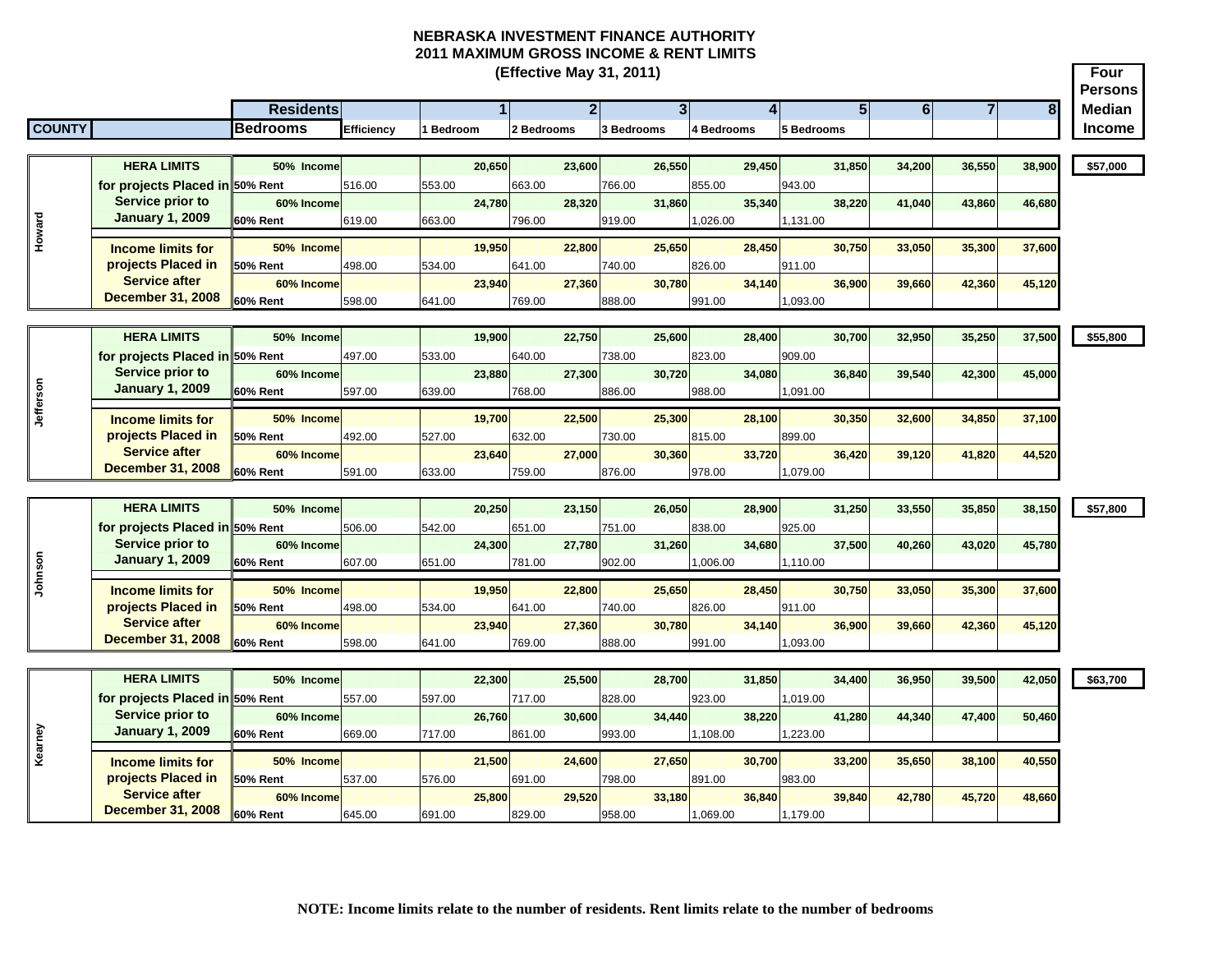**(Effective May 31, 2011)**

|               |                                                            |                        |            |                  |        | (Effective May 31, 2011) |                  |                    |                    |                |                |        | Four                     |
|---------------|------------------------------------------------------------|------------------------|------------|------------------|--------|--------------------------|------------------|--------------------|--------------------|----------------|----------------|--------|--------------------------|
|               |                                                            | <b>Residents</b>       |            |                  | 1      | 2 <sub>l</sub>           | 3 <sup>1</sup>   | 4                  | 5 <sub>1</sub>     | $6\phantom{1}$ | $\overline{7}$ | 8      | <b>Persons</b><br>Median |
| <b>COUNTY</b> |                                                            | <b>Bedrooms</b>        | Efficiency | <b>I</b> Bedroom |        | 2 Bedrooms               | 3 Bedrooms       | 4 Bedrooms         | 5 Bedrooms         |                |                |        | Income                   |
|               |                                                            |                        |            |                  |        |                          |                  |                    |                    |                |                |        |                          |
|               | <b>HERA LIMITS</b>                                         | 50% Income             |            |                  | 20,550 | 23,450                   | 26,400           | 29,300             | 31,650             | 34,000         | 36,350         | 38,700 | \$54,600                 |
|               | for projects Placed in 50% Rent                            |                        | 513.00     | 550.00           |        | 660.00                   | 761.00           | 850.00             | 938.00             |                |                |        |                          |
|               | <b>Service prior to</b>                                    | 60% Income             |            |                  | 24.660 | 28.140                   | 31,680           | 35.160             | 37,980             | 40,800         | 43,620         | 46,440 |                          |
|               | <b>January 1, 2009</b>                                     | 60% Rent               | 616.00     | 660.00           |        | 792.00                   | 914.00           | 1,020.00           | 1,125.00           |                |                |        |                          |
| Keith         |                                                            |                        |            |                  |        |                          |                  |                    |                    |                |                |        |                          |
|               | <b>Income limits for</b><br>projects Placed in             | 50% Income<br>50% Rent | 492.00     |                  | 19,700 | 22,500<br>632.00         | 25,300<br>730.00 | 28,100             | 30,350<br>899.00   | 32,600         | 34,850         | 37,100 |                          |
|               | <b>Service after</b>                                       | 60% Income             |            | 527.00           | 23.640 | 27,000                   | 30.360           | 815.00<br>33,720   | 36,420             | 39,120         | 41,820         | 44,520 |                          |
|               | <b>December 31, 2008</b>                                   | 60% Rent               | 591.00     | 633.00           |        | 759.00                   | 876.00           | 978.00             | 1,079.00           |                |                |        |                          |
|               |                                                            |                        |            |                  |        |                          |                  |                    |                    |                |                |        |                          |
|               | <b>HERA LIMITS</b>                                         | 50% Income             |            |                  | 23.250 | 26.550                   | 29.850           | 33.150             | 35,850             | 38,500         | 41,150         | 43,800 | \$44,700                 |
|               | for projects Placed in 50% Rent                            |                        | 581.00     | 622.00           |        | 746.00                   | 862.00           | 962.00             | .061.00            |                |                |        |                          |
|               | <b>Service prior to</b>                                    | 60% Income             |            |                  | 27,900 | 31,860                   | 35,820           | 39,780             | 43,020             | 46,200         | 49,380         | 52,560 |                          |
| Paha          | <b>January 1, 2009</b>                                     | <b>60% Rent</b>        | 697.00     | 747.00           |        | 895.00                   | 1,035.00         | 1,155.00           | 1,274.00           |                |                |        |                          |
| Keya          | <b>Income limits for</b>                                   | 50% Income             |            |                  | 19.700 | 22,500                   | 25,300           | 28,100             | 30,350             | 32,600         | 34,850         | 37,100 |                          |
|               | projects Placed in                                         | 50% Rent               | 492.00     | 527.00           |        | 632.00                   | 730.00           | 815.00             | 899.00             |                |                |        |                          |
|               | <b>Service after</b>                                       | 60% Income             |            |                  | 23,640 | 27,000                   | 30,360           | 33,720             | 36,420             | 39,120         | 41,820         | 44,520 |                          |
|               | <b>December 31, 2008</b>                                   | 60% Rent               | 591.00     | 633.00           |        | 759.00                   | 876.00           | 978.00             | 1,079.00           |                |                |        |                          |
|               |                                                            |                        |            |                  |        |                          |                  |                    |                    |                |                |        |                          |
|               | <b>HERA LIMITS</b>                                         | 50% Income             |            |                  | 21,000 | 24,000                   | 27,000           | 29,950             | 32,350             | 34,750         | 37,150         | 39,550 | \$52,400                 |
|               | for projects Placed in 50% Rent                            |                        | 525.00     | 562.00           |        | 675.00                   | 778.00           | 868.00             | 958.00             |                |                |        |                          |
|               | <b>Service prior to</b>                                    | 60% Income             |            |                  | 25.200 | 28.800                   | 32.400           | 35.940             | 38,820             | 41.700         | 44.580         | 47,460 |                          |
| Kimball       | <b>January 1, 2009</b>                                     | 60% Rent               | 630.00     | 675.00           |        | 810.00                   | 934.00           | 1,042.00           | 1,150.00           |                |                |        |                          |
|               | <b>Income limits for</b>                                   | 50% Income             |            |                  | 19.700 | 22.500                   | 25,300           | 28,100             | 30,350             | 32,600         | 34,850         | 37,100 |                          |
|               | projects Placed in                                         | 50% Rent               | 492.00     | 527.00           |        | 632.00                   | 730.00           | 815.00             | 899.00             |                |                |        |                          |
|               | <b>Service after</b>                                       | 60% Income             |            |                  | 23,640 | 27,000                   | 30,360           | 33,720             | 36,420             | 39,120         | 41,820         | 44,520 |                          |
|               | <b>December 31, 2008</b>                                   | 60% Rent               | 591.00     | 633.00           |        | 759.00                   | 876.00           | 978.00             | 1,079.00           |                |                |        |                          |
|               |                                                            |                        |            |                  |        |                          |                  |                    |                    |                |                |        |                          |
|               | <b>HERA LIMITS</b>                                         | 50% Income             |            |                  | 21,850 | 25,000                   | 28.100           | 31,200             | 33,700             | 36,200         | 38,700         | 41,200 | \$51,400                 |
|               | for projects Placed in 50% Rent<br><b>Service prior to</b> |                        | 546.00     | 585.00           |        | 702.00                   | 811.00           | 905.00             | 998.00             |                |                |        |                          |
|               | <b>January 1, 2009</b>                                     | 60% Income<br>60% Rent | 655.00     | 702.00           | 26,220 | 30,000<br>843.00         | 33,720<br>973.00 | 37,440<br>1,086.00 | 40,440<br>1,198.00 | 43,440         | 46,440         | 49,440 |                          |
| Knox          |                                                            |                        |            |                  |        |                          |                  |                    |                    |                |                |        |                          |
|               | <b>Income limits for</b>                                   | 50% Income             |            |                  | 19,700 | 22,500                   | 25,300           | 28,100             | 30,350             | 32,600         | 34,850         | 37,100 |                          |
|               | projects Placed in                                         | 50% Rent               | 492.00     | 527.00           |        | 632.00                   | 730.00           | 815.00             | 899.00             |                |                |        |                          |
|               | <b>Service after</b>                                       | 60% Income             |            |                  | 23,640 | 27,000                   | 30,360           | 33,720             | 36,420             | 39,120         | 41,820         | 44,520 |                          |
|               | <b>December 31, 2008</b>                                   | 60% Rent               | 591.00     | 633.00           |        | 759.00                   | 876.00           | 978.00             | 1,079.00           |                |                |        |                          |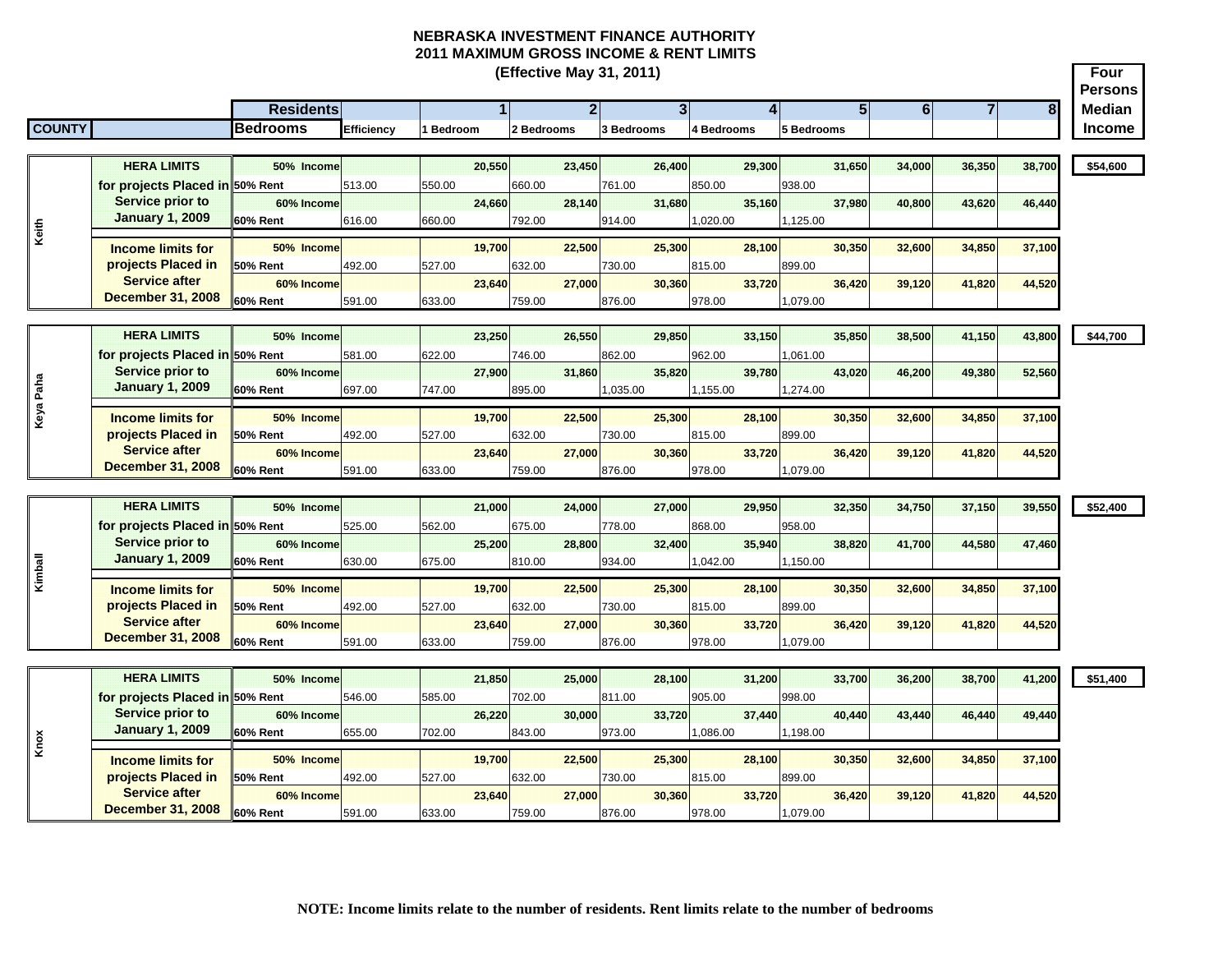|               | (Effective May 31, 2011)                                   |                        |            |                |        |            |              |            |                |            |        |            |                |        |                | Four<br><b>Persons</b> |               |
|---------------|------------------------------------------------------------|------------------------|------------|----------------|--------|------------|--------------|------------|----------------|------------|--------|------------|----------------|--------|----------------|------------------------|---------------|
|               |                                                            | <b>Residents</b>       |            |                |        |            | $\mathbf{2}$ |            | 3 <sup>1</sup> |            | 4      |            | 5 <sup>1</sup> | 6      | $\overline{7}$ | 8 <sup>l</sup>         | <b>Median</b> |
| <b>COUNTY</b> |                                                            | <b>Bedrooms</b>        | Efficiency | <b>Bedroom</b> |        | 2 Bedrooms |              | 3 Bedrooms |                | 4 Bedrooms |        | 5 Bedrooms |                |        |                |                        | <b>Income</b> |
|               |                                                            |                        |            |                |        |            |              |            |                |            |        |            |                |        |                |                        |               |
|               | <b>HERA LIMITS</b>                                         | 50% Income             |            |                | 21,750 |            | 24,850       |            | 27,950         |            | 31,050 |            | 33,550         | 36,050 | 38,550         | 41,000                 | \$62,100      |
|               | for projects Placed in 50% Rent                            |                        | 543.00     | 582.00         |        | 698.00     |              | 807.00     |                | 901.00     |        | 994.00     |                |        |                |                        |               |
|               | <b>Service prior to</b>                                    | 60% Income             |            |                | 26,100 |            | 29,820       |            | 33,540         |            | 37,260 |            | 40,260         | 43,260 | 46,260         | 49,200                 |               |
| Lincoln       | <b>January 1, 2009</b>                                     | 60% Rent               | 652.00     | 699.00         |        | 838.00     |              | 969.00     |                | 081.00     |        | 1,193.00   |                |        |                |                        |               |
|               | <b>Income limits for</b>                                   | 50% Income             |            |                | 21,700 |            | 24,800       |            | 27,900         |            | 30,950 |            | 33,450         | 35,950 | 38,400         | 40,900                 |               |
|               | projects Placed in                                         | <b>50% Rent</b>        | 542.00     | 581.00         |        | 697.00     |              | 805.00     |                | 898.00     |        | 991.00     |                |        |                |                        |               |
|               | <b>Service after</b>                                       | 60% Income             |            |                | 26,040 |            | 29,760       |            | 33,480         |            | 37,140 |            | 40,140         | 43,140 | 46,080         | 49,080                 |               |
|               | <b>December 31, 2008</b>                                   | 60% Rent               | 651.00     | 697.00         |        | 837.00     |              | 966.00     |                | 078.00     |        | 1,189.00   |                |        |                |                        |               |
|               |                                                            |                        |            |                |        |            |              |            |                |            |        |            |                |        |                |                        |               |
|               | <b>HERA LIMITS</b>                                         | 50% Income             |            |                | 19,750 |            | 22,600       |            | 25,400         |            | 28,200 |            | 30,500         | 32,750 | 35,000         | 37,250                 | \$51,900      |
|               | for projects Placed in 50% Rent<br><b>Service prior to</b> |                        | 493.00     | 529.00         |        | 635.00     |              | 733.00     |                | 818.00     |        | 903.00     |                |        |                |                        |               |
|               | <b>January 1, 2009</b>                                     | 60% Income<br>60% Rent | 592.00     | 635.00         | 23.700 | 762.00     | 27,120       | 880.00     | 30,480         | 982.00     | 33,840 | ,083.00    | 36,600         | 39,300 | 42,000         | 44,700                 |               |
| Logan         |                                                            |                        |            |                |        |            |              |            |                |            |        |            |                |        |                |                        |               |
|               | <b>Income limits for</b>                                   | 50% Income             |            |                | 19,700 |            | 22,500       |            | 25,300         |            | 28,100 |            | 30,350         | 32,600 | 34,850         | 37,100                 |               |
|               | projects Placed in                                         | <b>50% Rent</b>        | 492.00     | 527.00         |        | 632.00     |              | 730.00     |                | 815.00     |        | 899.00     |                |        |                |                        |               |
|               | <b>Service after</b><br><b>December 31, 2008</b>           | 60% Income             |            |                | 23,640 |            | 27,000       |            | 30,360         |            | 33,720 | 1,079.00   | 36,420         | 39,120 | 41,820         | 44,520                 |               |
|               |                                                            | 60% Rent               | 591.00     | 633.00         |        | 759.00     |              | 876.00     |                | 978.00     |        |            |                |        |                |                        |               |
|               | <b>HERA LIMITS</b>                                         | 50% Income             |            |                | 22,600 |            | 25,800       |            | 29,050         |            | 32,250 |            | 34,850         | 37,450 | 40,000         | 42,600                 | \$44,700      |
|               | for projects Placed in 50% Rent                            |                        | 565.00     | 605.00         |        | 726.00     |              | 838.00     |                | 936.00     |        | 0.032.00   |                |        |                |                        |               |
|               | <b>Service prior to</b>                                    | 60% Income             |            |                | 27,120 |            | 30,960       |            | 34,860         |            | 38,700 |            | 41,820         | 44,940 | 48,000         | 51,120                 |               |
|               | <b>January 1, 2009</b>                                     | 60% Rent               | 678.00     | 726.00         |        | 871.00     |              | 1,006.00   |                | 1,123.00   |        | 1,239.00   |                |        |                |                        |               |
| dno           | <b>Income limits for</b>                                   | 50% Income             |            |                | 19,700 |            | 22,500       |            | 25,300         |            | 28,100 |            | 30,350         | 32,600 | 34,850         | 37,100                 |               |
|               | projects Placed in                                         | <b>50% Rent</b>        | 492.00     | 527.00         |        | 632.00     |              | 730.00     |                | 815.00     |        | 899.00     |                |        |                |                        |               |
|               | <b>Service after</b>                                       | 60% Income             |            |                | 23,640 |            | 27,000       |            | 30,360         |            | 33,720 |            | 36,420         | 39,120 | 41,820         | 44,520                 |               |
|               | <b>December 31, 2008</b>                                   | 60% Rent               | 591.00     | 633.00         |        | 759.00     |              | 876.00     |                | 978.00     |        | 1,079.00   |                |        |                |                        |               |
|               |                                                            |                        |            |                |        |            |              |            |                |            |        |            |                |        |                |                        |               |
|               |                                                            | 50% Income             |            |                | 21,000 |            | 24,000       |            | 27,000         |            | 30,000 |            | 32,400         | 34,800 | 37,200         | 39,600                 | \$60,000      |
| Madison       | <b>Income limits for all</b>                               | <b>50% Rent</b>        | 525.00     | 562.00         |        | 675.00     |              | 780.00     |                | 870.00     |        | 960.00     |                |        |                |                        |               |
|               | projects                                                   | 60% Income             |            |                | 25,200 |            | 28,800       |            | 32,400         |            | 36,000 |            | 38,880         | 41,760 | 44,640         | 47,520                 |               |
|               |                                                            | 60% Rent               | 630.00     | 675.00         |        | 810.00     |              | 936.00     |                | 044.00     |        | 1,152.00   |                |        |                |                        |               |
|               | <b>HERA LIMITS</b>                                         | 50% Income             |            |                | 27,750 |            | 31,700       |            | 35,650         |            | 39,600 |            | 42,800         | 45,950 | 49,150         | 52,300                 | \$60,400      |
|               | for projects Placed in 50% Rent                            |                        | 693.00     | 743.00         |        | 891.00     |              | 1,030.00   |                | 1,148.00   |        | 1,268.00   |                |        |                |                        |               |
|               | <b>Service prior to</b>                                    | 60% Income             |            |                | 33,300 |            | 38,040       |            | 42,780         |            | 47,520 |            | 51,360         | 55,140 | 58,980         | 62,760                 |               |
|               | <b>January 1, 2009</b>                                     | 60% Rent               | 832.00     | 891.00         |        | 1,069.00   |              | 1,236.00   |                | 1,378.00   |        | 1,521.00   |                |        |                |                        |               |
| McPherson     |                                                            |                        |            |                |        |            |              |            |                |            |        |            |                |        |                |                        |               |
|               | <b>Income limits for</b>                                   | 50% Income             |            |                | 19,950 |            | 22,800       |            | 25,650         |            | 28,450 |            | 30,750         | 33,050 | 35,300         | 37,600                 |               |
|               | projects Placed in<br><b>Service after</b>                 | 50% Rent               | 498.00     | 534.00         |        | 641.00     |              | 740.00     |                | 826.00     |        | 911.00     |                |        |                |                        |               |
|               | <b>December 31, 2008</b>                                   | 60% Income             |            |                | 23,940 |            | 27,360       |            | 30,780         |            | 34,140 |            | 36,900         | 39,660 | 42,360         | 45,120                 |               |
|               |                                                            | 60% Rent               | 598.00     | 641.00         |        | 769.00     |              | 888.00     |                | 991.00     |        | 1,093.00   |                |        |                |                        |               |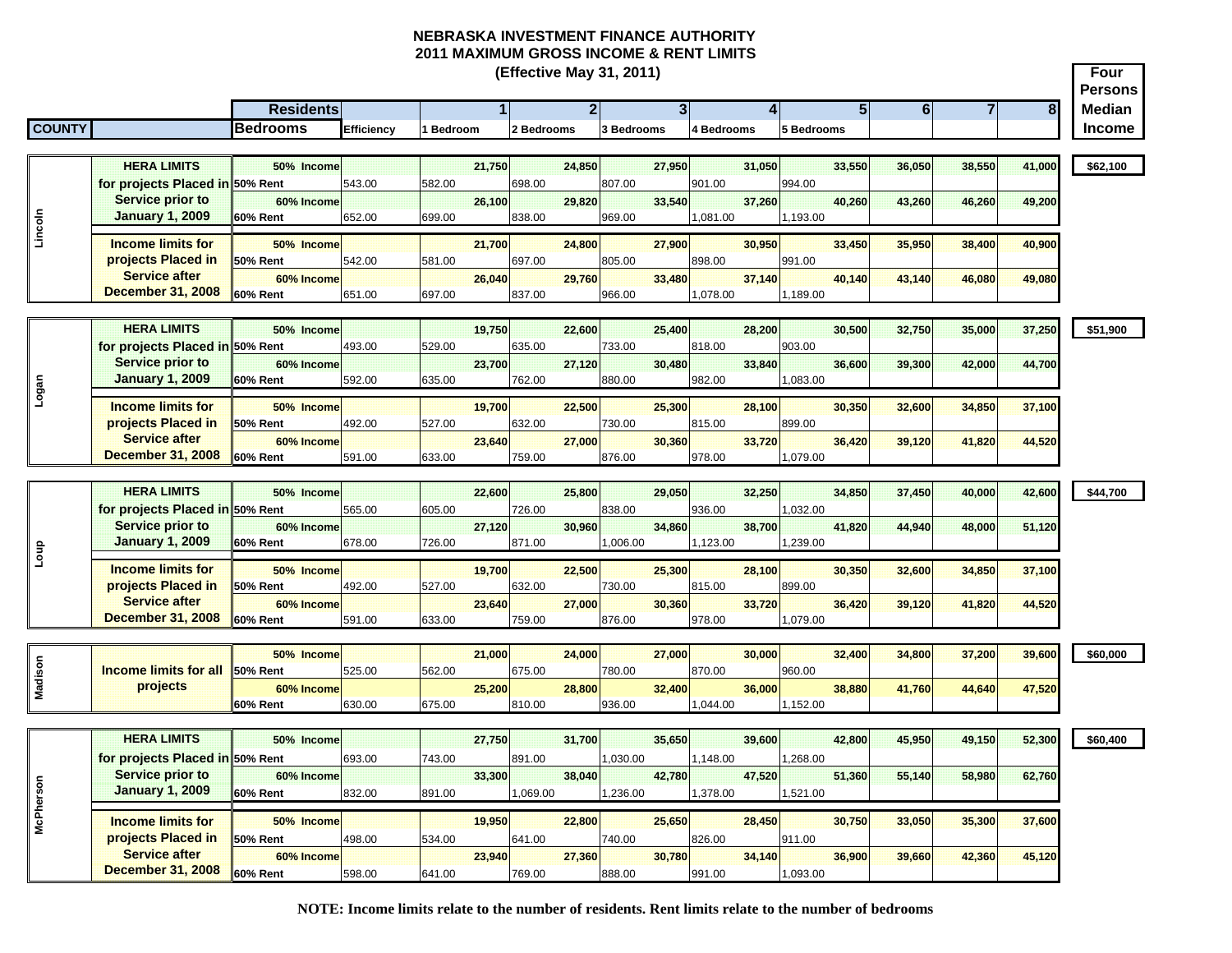|                | (Effective May 31, 2011)                          |                  |            |                |        |            |        |            |                |            |        |            |                |          |        | Four<br><b>Persons</b> |               |
|----------------|---------------------------------------------------|------------------|------------|----------------|--------|------------|--------|------------|----------------|------------|--------|------------|----------------|----------|--------|------------------------|---------------|
|                |                                                   | <b>Residents</b> |            |                |        |            | 2      |            | 3 <sup>l</sup> |            | 4      |            | 5 <sup>1</sup> | $6 \mid$ |        | 8 <sup>1</sup>         | <b>Median</b> |
| <b>COUNTY</b>  |                                                   | <b>Bedrooms</b>  | Efficiency | <b>Bedroom</b> |        | 2 Bedrooms |        | 3 Bedrooms |                | 4 Bedrooms |        | 5 Bedrooms |                |          |        |                        | <b>Income</b> |
|                |                                                   |                  |            |                |        |            |        |            |                |            |        |            |                |          |        |                        |               |
|                | <b>HERA LIMITS</b>                                | 50% Income       |            |                | 20,750 |            | 23,700 |            | 26,650         |            | 29,600 |            | 32,000         | 34,350   | 36,750 | 39,100                 | \$56,300      |
|                | for projects Placed in 50% Rent                   |                  | 518.00     | 555.00         |        | 666.00     |        | 770.00     |                | 858.00     |        | 948.00     |                |          |        |                        |               |
|                | <b>Service prior to</b>                           | 60% Income       |            |                | 24.900 |            | 28.440 |            | 31.980         |            | 35.520 |            | 38,400         | 41,220   | 44,100 | 46,920                 |               |
|                | <b>January 1, 2009</b>                            | 60% Rent         | 622.00     | 666.00         |        | 799.00     |        | 924.00     |                | 1,030.00   |        | 1,137.00   |                |          |        |                        |               |
| <b>Merrick</b> | <b>Income limits for</b>                          | 50% Income       |            |                | 19,750 |            | 22,550 |            | 25,350         |            | 28.150 |            | 30,450         | 32,700   | 34,950 | 37,200                 |               |
|                | projects Placed in                                | <b>50% Rent</b>  | 493.00     | 528.00         |        | 633.00     |        | 732.00     |                | 817.00     |        | 901.00     |                |          |        |                        |               |
|                | <b>Service after</b>                              | 60% Income       |            |                | 23,700 |            | 27,060 |            | 30,420         |            | 33.780 |            | 36.540         | 39,240   | 41.940 | 44,640                 |               |
|                | <b>December 31, 2008</b>                          | 60% Rent         | 592.00     | 634.00         |        | 760.00     |        | 879.00     |                | 981.00     |        | 1,082.00   |                |          |        |                        |               |
|                |                                                   |                  |            |                |        |            |        |            |                |            |        |            |                |          |        |                        |               |
| <b>Morrill</b> |                                                   | 50% Income       |            |                | 19,700 |            | 22,500 |            | 25,300         |            | 28,100 |            | 30,350         | 32,600   | 34,850 | 37,100                 | \$49,000      |
|                | Income limits for all                             | <b>50% Rent</b>  | 492.00     | 527.00         |        | 632.00     |        | 730.00     |                | 815.00     |        | 899.00     |                |          |        |                        |               |
|                | projects                                          | 60% Income       |            |                | 23,640 |            | 27,000 |            | 30,360         |            | 33,720 |            | 36,420         | 39,120   | 41,820 | 44,520                 |               |
|                |                                                   | <b>60% Rent</b>  | 591.00     | 633.00         |        | 759.00     |        | 876.00     |                | 978.00     |        | 1,079.00   |                |          |        |                        |               |
|                |                                                   |                  |            |                |        |            |        |            |                |            |        |            |                |          |        |                        |               |
|                | <b>HERA LIMITS</b>                                | 50% Income       |            |                | 19,800 |            | 22,600 |            | 25,450         |            | 28,250 |            | 30,550         | 32,800   | 35,050 | 37,300                 | \$53,300      |
|                | for projects Placed in 50% Rent                   |                  | 495.00     | 530.00         |        | 636.00     |        | 735.00     |                | 820.00     |        | 904.00     |                |          |        |                        |               |
|                | <b>Service prior to</b><br><b>January 1, 2009</b> | 60% Income       |            |                | 23,760 |            | 27.120 |            | 30,540         |            | 33,900 |            | 36.660         | 39,360   | 42,060 | 44,760                 |               |
| Nance          |                                                   | 60% Rent         | 594.00     | 636.00         |        | 763.00     |        | 882.00     |                | 984.00     |        | 1,085.00   |                |          |        |                        |               |
|                | <b>Income limits for</b>                          | 50% Income       |            |                | 19,700 |            | 22,500 |            | 25,300         |            | 28,100 |            | 30,350         | 32,600   | 34,850 | 37,100                 |               |
|                | projects Placed in                                | <b>50% Rent</b>  | 492.00     | 527.00         |        | 632.00     |        | 730.00     |                | 815.00     |        | 899.00     |                |          |        |                        |               |
|                | <b>Service after</b>                              | 60% Income       |            |                | 23.640 |            | 27,000 |            | 30.360         |            | 33.720 |            | 36,420         | 39,120   | 41,820 | 44,520                 |               |
|                | <b>December 31, 2008</b>                          | 60% Rent         | 591.00     | 633.00         |        | 759.00     |        | 876.00     |                | 978.00     |        | 1,079.00   |                |          |        |                        |               |
|                |                                                   |                  |            |                |        |            |        |            |                |            |        |            |                |          |        |                        |               |
|                | <b>HERA LIMITS</b>                                | 50% Income       |            |                | 21,350 |            | 24,400 |            | 27,450         |            | 30,450 |            | 32,900         | 35,350   | 37,800 | 40,200                 | \$57,500      |
|                | for projects Placed in 50% Rent                   |                  | 533.00     | 571.00         |        | 686.00     |        | 791.00     |                | 883.00     |        | 975.00     |                |          |        |                        |               |
|                | Service prior to<br><b>January 1, 2009</b>        | 60% Income       |            |                | 25,620 |            | 29,280 |            | 32,940         |            | 36,540 |            | 39,480         | 42,420   | 45,360 | 48,240                 |               |
| Nemaha         |                                                   | <b>60% Rent</b>  | 640.00     | 686.00         |        | 823.00     |        | 950.00     |                | 1,060.00   |        | 1,170.00   |                |          |        |                        |               |
|                | <b>Income Limits for</b>                          | 50% Income       |            |                | 20,150 |            | 23,000 |            | 25,900         |            | 28,750 |            | 31,050         | 33,350   | 35,650 | 37,950                 |               |
|                | <b>Projects Place in</b>                          | <b>50% Rent</b>  | 503.00     | 539.00         |        | 647.00     |        | 747.00     |                | 833.00     |        | 920.00     |                |          |        |                        |               |
|                | <b>Service after</b>                              | 60% Income       |            |                | 24,180 |            | 27,600 |            | 31,080         |            | 34,500 |            | 37,260         | 40,020   | 42,780 | 45,540                 |               |
|                | <b>December 31, 2008</b>                          | <b>60% Rent</b>  | 604.00     | 647.00         |        | 777.00     |        | 897.00     |                | 1,000.00   |        | 1,104.00   |                |          |        |                        |               |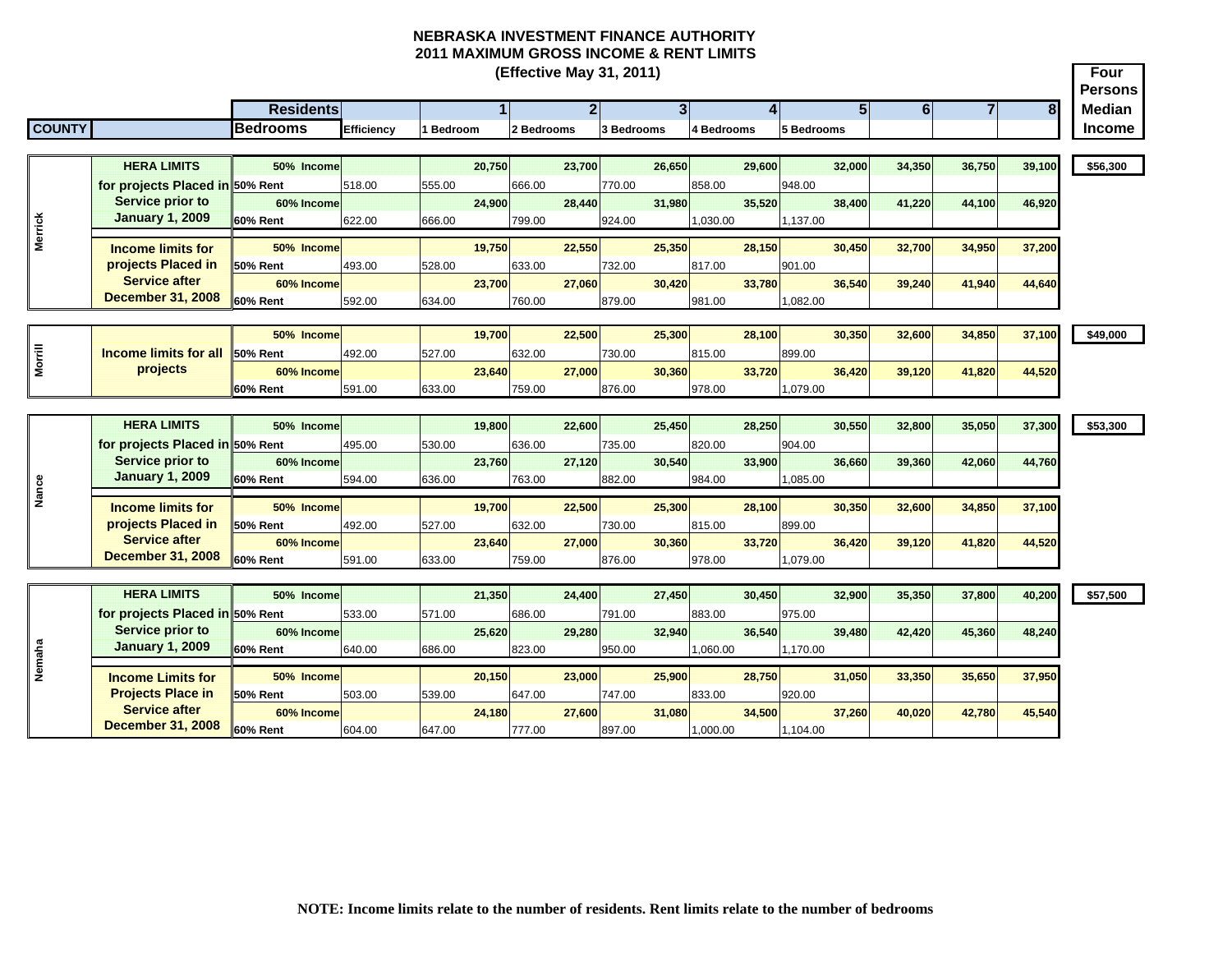**Four PersonsResidents 1 2 3 4 5 6 78 Median COUNTY Bedrooms Efficiency 1 Bedroom 2 Bedrooms 3 Bedrooms 4 Bedrooms 5 Bedrooms Income (Effective May 31, 2011) 50% Income 19,700 22,500 25,300 28,100 30,350 32,600 34,850 37,100 \$42,100 50% Rent** 492.00 527.00 632.00 730.00 815.00 899.00**60% Income 23,640 27,000 30,360 33,720 36,420 39,120 41,820 44,520 60% Rent** 591.00 633.00 759.00 876.00 978.00 1,079.00 **50% Income 20,750 23,700 26,650 29,600 32,000 34,350 36,750 39,100 \$59,200 50% Rent** 518.00 555.00 666.00 770.00 858.00 948.00**60% Income 24,900 28,440 31,980 35,520 38,400 41,220 44,100 46,920 60% Rent** 622.00 666.00 799.00 924.00 1,030.00 1,137.00 **HERA LIMITS 50% Income 20,650 23,600 26,550 29,500 31,900 34,250 36,600 38,950 \$51,700 for projects Placed in 50% Rent**  516.00 553.00 663.00 767.00 856.00 944.00**60% Income 24,780 28,320 31,860 35,400 38,280 41,100 43,920 46,740 60% Rent** 619.00 663.00 796.00 921.00 1,027.00 1,133.00 **50% Income 19,700 22,500 25,300 28,100 30,350 32,600 34,850 37,100 50% Rent** 492.00 527.00 632.00 730.00 815.00 899.00**60% Income 23,640 27,000 30,360 33,720 36,420 39,120 41,820 44,520 60% Rent** 591.00 633.00 759.00 876.00 978.00 1,079.00 **HERA LIMITS 50% Income 20,400 23,300 26,200 29,100 31,450 33,800 36,100 38,450 \$58,200 for projects Placed in 50% Rent**  510.00 546.00 655.00 756.00 845.00 931.00**60% Income 24,480 27,960 31,440 34,920 37,740 40,560 43,320 46,140 60% Rent** 612.00 655.00 786.00 908.00 1,014.00 1,118.00 **50% Income 20,150 23,000 25,900 28,750 31,050 33,350 35,650 37,950 50% Rent** 503.00 539.00 647.00 747.00 833.00 920.00**60% Income 24,180 27,600 31,080 34,500 37,260 40,020 42,780 45,540 60% Rent** 604.00 647.00 777.00 897.00 1,000.00 1,104.00 **50% Income 21,350 24,400 27,450 30,450 32,900 35,350 37,800 40,200 \$60,900 50% Rent** 533.00 571.00 686.00 791.00 883.00 975.00**60% Income 25,620 29,280 32,940 36,540 39,480 42,420 45,360 48,240 60% Rent** 640.00 686.00 823.00 950.00 1,060.00 1,170.00 **HERA LIMITS 50% Income 21,650 24,750 27,850 30,900 33,400 35,850 38,350 40,800 \$60,600 for projects Placed in 50% Rent**  541.00 580.00 696.00 803.00 896.00 989.00**60% Income 25,980 29,700 33,420 37,080 40,080 43,020 46,020 48,960 60% Rent** 649.00 696.00 835.00 964.00 1,075.00 1,187.00 **50% Income 19,950 22,800 25,650 28,450 30,750 33,050 35,300 37,600 50% Rent** 498.00 534.00 641.00 740.00 826.00 911.00**60% Income 23,940 27,360 30,780 34,140 36,900 39,660 42,360 45,120 60% Rent** 598.00 641.00 769.00 888.00 991.00 1,093.00 **Income limits for projects Placed in Service after December 31, 2008 Phelps Income limits for all projects Income limits for projects Placed in Service after December 31, 2008 Service prior to January 1, 2009 Service prior to January 1, 2009 OtoeIncome limits for all projects Income limits for projects Placed in Service after December 31, 2008 Pawnee Service prior to January 1, 2009 Nuckolas Concome limits for all projects** 

**Perkins**

**Pierce**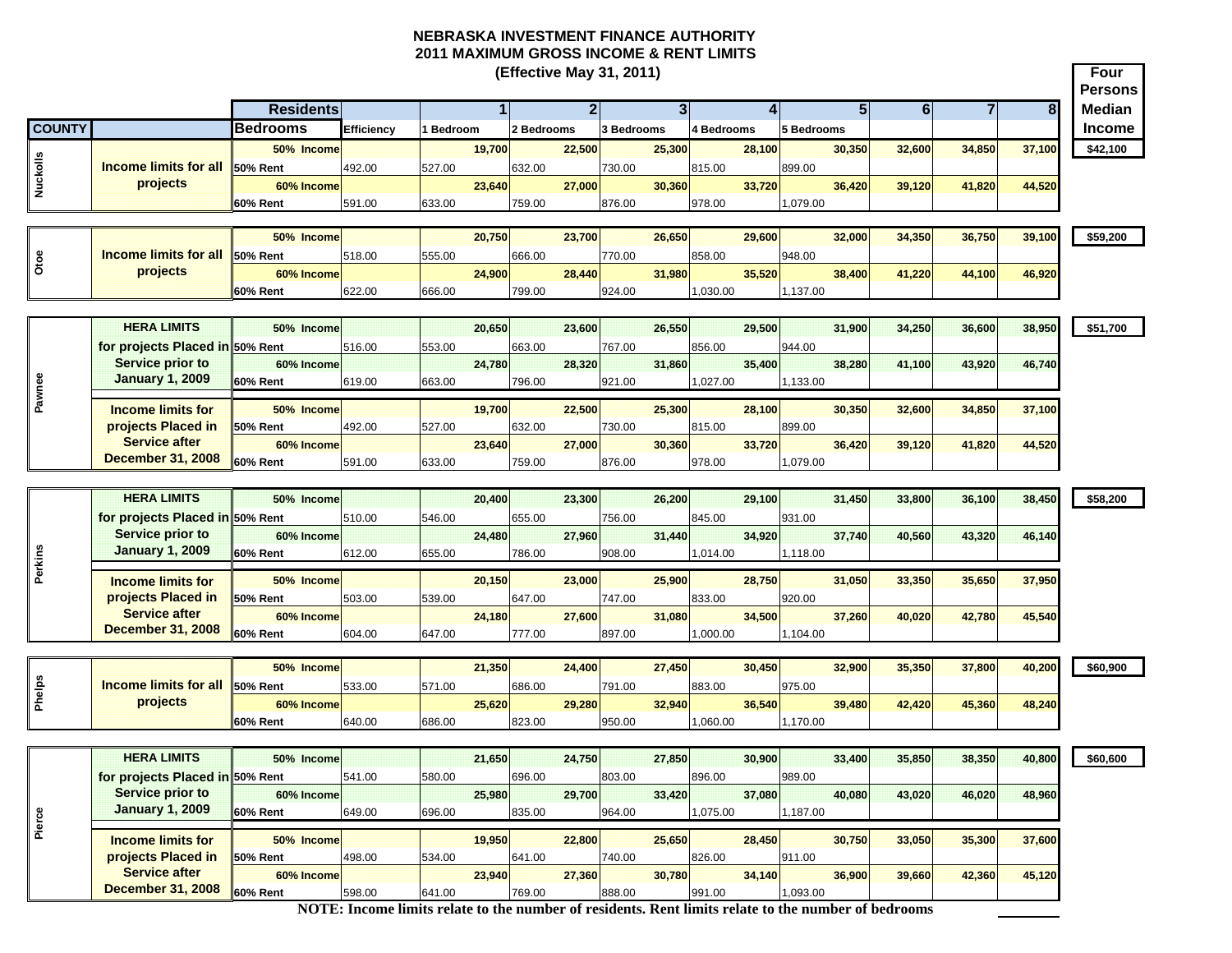**Four Persons Residents 1 2 3 4 5 6 78 Median COUNTY Bedrooms Efficiency 1 Bedroom 2 Bedrooms 3 Bedrooms 4 Bedrooms 5 Bedrooms Income (Effective May 31, 2011) 50% Income 21,700 24,800 27,900 30,950 33,450 35,950 38,400 40,900 \$61,900 50% Rent** 542.00 581.00 697.00 805.00 898.00 991.00**60% Income 26,040 29,760 33,480 37,140 40,140 43,140 46,080 49,080 60% Rent** 651.00 697.00 837.00 966.00 1,078.00 1,189.00 **50% Income 20,650 23,600 26,550 29,450 31,850 34,200 36,550 38,900 \$58,900 50% Rent** 516.00 553.00 663.00 766.00 855.00 943.00943.00 **60% Income 24,780 28,320 31,860 35,340 38,220 41,040 43,860 46,680 60% Rent** 619.00 663.00 796.00 919.00 1,026.00 1,131.00 **HERA LIMITS 50% Income 19,950 22,800 25,650 28,500 30,800 33,100 35,350 37,650 \$55,500 for projects Placed in 50% Rent**  498.00 534.00 641.00 741.00 827.00 912.00912.00 **60% Income 23,940 27,360 30,780 34,200 36,960 39,720 42,420 45,180 60% Rent** 598.00 641.00 769.00 889.00 993.00 1,095.00 **50% Income 19,700 22,500 25,300 28,100 30,350 32,600 34,850 37,100 50% Rent** 492.00 527.00 632.00 730.00 815.00 899.00899.00 **60% Income 23,640 27,000 30,360 33,720 36,420 39,120 41,820 44,520 60% Rent** 591.00 633.00 759.00 876.00 978.00 1,079.00 **50% Income 19,700 22,500 25,300 28,100 30,350 32,600 34,850 37,100 \$50,300 50% Rent** 492.00 527.00 632.00 730.00 815.00 899.00**60% Income 23,640 27,000 30,360 33,720 36,420 39,120 41,820 44,520 60% Rent** 591.00 633.00 759.00 876.00 978.00 1,079.00 **HERA LIMITS 50% Income 22,250 25,400 28,600 31,750 34,300 36,850 39,400 41,950 \$45,500 for projects Placed in 50% Rent**  556.00 595.00 715.00 825.00 921.00 1,016.00 **60% Income 26,700 30,480 34,320 38,100 41,160 44,220 47,280 50,340 60% Rent** 667.00 714.00 858.00 990.00 1,105.00 1,220.00 **50% Income 19,700 22,500 25,300 28,100 30,350 32,600 34,850 37,100 50% Rent** 492.00 527.00 632.00 730.00 815.00 899.00899.00 **60% Income 23,640 27,000 30,360 33,720 36,420 39,120 41,820 44,520 60% Rent** 591.00 633.00 759.00 876.00 978.00 1,079.00 **50% Income 20,300 23,200 26,100 28,950 31,300 33,600 35,900 38,250 \$57,900 50% Rent** 507.00 543.00 652.00 753.00 840.00 926.00**60% Income 24,360 27,840 31,320 34,740 37,560 40,320 43,080 45,900 60% Rent** 609.00 652.00 783.00 903.00 1,008.00 1,112.00 **Income limits for all projects Richardson Income limits for all projects**  $\frac{a}{b}$  **Income limits for projects Placed in Service after December 31, 2008 Service prior to January 1, 2009 Income limits for all<br>
projects**<br> **Salid Comme limits for all<br>
projects**<br> **Salid Comme limits for all<br>
PIERA LIMITS**<br> **Salid Comme limits for all projects Placed in**<br> **Salid Comme limits for all<br>
Projects Placed in**<br> **PIE PolkIncome limits for all projects Income limits for projects Placed in Service after December 31, 2008 Red Willow Service prior to January 1, 2009**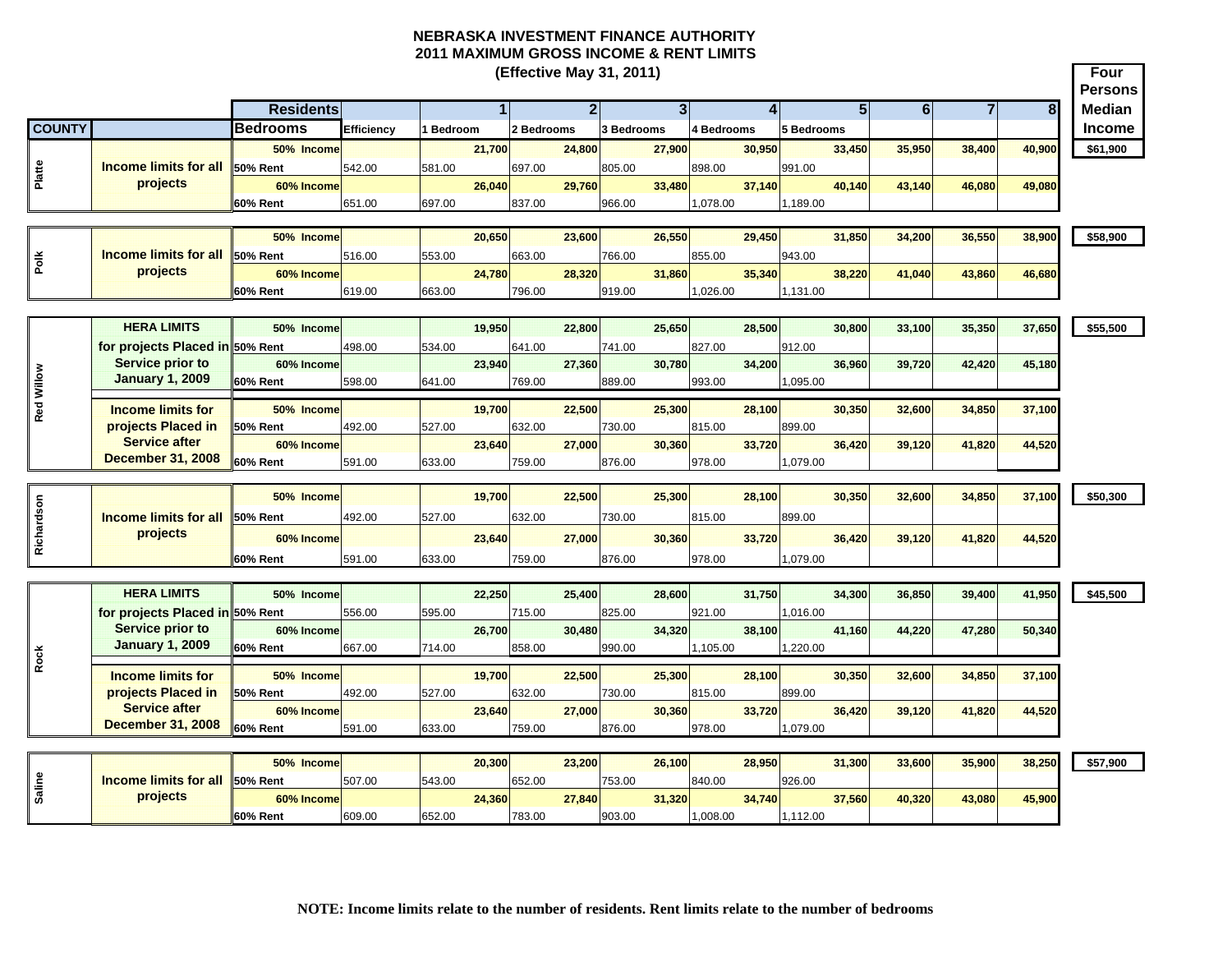|                 | (Effective May 31, 2011)                       |                               |            |                |        |            |                |            |                |                   |                |            |                |        |                |                  | Four<br><b>Persons</b> |
|-----------------|------------------------------------------------|-------------------------------|------------|----------------|--------|------------|----------------|------------|----------------|-------------------|----------------|------------|----------------|--------|----------------|------------------|------------------------|
|                 |                                                | <b>Residents</b>              |            |                |        |            | $\overline{2}$ |            | 3 <sup>l</sup> |                   | $\overline{4}$ |            | 5 <sup>1</sup> | 6      | $\overline{7}$ | $\boldsymbol{8}$ | <b>Median</b>          |
| <b>COUNTY</b>   |                                                | <b>Bedrooms</b>               | Efficiency | <b>Bedroom</b> |        | 2 Bedrooms |                | 3 Bedrooms |                | <b>1 Bedrooms</b> |                | 5 Bedrooms |                |        |                |                  | <b>Income</b>          |
|                 |                                                |                               |            |                |        |            |                |            |                |                   |                |            |                |        |                |                  |                        |
|                 | <b>HERA LIMITS</b>                             | 50% Income                    |            |                | 24.300 |            | 27,800         |            | 31.250         |                   | 34.700         |            | 37.500         | 40.300 | 43.050         | 45.850           | \$69,400               |
|                 | for projects Placed in 50% Rent                |                               | 607.00     | 651.00         |        | 781.00     |                | 902.00     |                | ,007.00           |                | 1,111.00   |                |        |                |                  |                        |
|                 | Service prior to                               | 60% Income                    |            |                | 29.160 |            | 33.360         |            | 37.500         |                   | 41.640         |            | 45.000         | 48.360 | 51,660         | 55.020           |                        |
|                 | <b>January 1, 2009</b>                         | <b>60% Rent</b>               | 729.00     | 781.00         |        | 937.00     |                | 1,083.00   |                | ,209.00           |                | 1,333.00   |                |        |                |                  |                        |
|                 |                                                |                               |            |                |        |            |                |            |                |                   |                |            |                |        |                |                  |                        |
| <b>Saunders</b> | <b>Income Limits for</b>                       | 50% Income                    |            |                | 23,800 |            | 27,200         |            | 30,600         |                   | 34,000         |            | 36,750         | 39,450 | 42,200         | 44,900           |                        |
|                 | <b>Projects Place in</b>                       | <b>50% Rent</b>               | 595.00     | 637.00         |        | 765.00     |                | 884.00     |                | 986.00            |                | 088.00     |                |        |                |                  |                        |
|                 | <b>Service On or After</b>                     | 60% Income                    |            |                | 28,560 |            | 32,640         |            | 36,720         |                   | 40,800         |            | 44,100         | 47,340 | 50,640         | 53,880           |                        |
|                 | May 14, 2010                                   | <b>60% Rent</b>               | 714.00     | 765.00         |        | 918.00     |                | 1,061.00   |                | ,183.00           |                | ,306.00    |                |        |                |                  |                        |
|                 |                                                |                               |            |                |        |            |                |            |                |                   |                |            |                |        |                |                  |                        |
|                 |                                                | 50% Income                    |            |                | 19.700 |            | 22,500         |            | 25,300         |                   | 28,100         |            | 30,350         | 32,600 | 34,850         | 37,100           | \$52,200               |
| Scotts Bluff    | <b>Income limits for all</b>                   | 50% Rent                      | 492.00     | 527.00         |        | 632.00     |                | 730.00     |                | 815.00            |                | 899.00     |                |        |                |                  |                        |
|                 | projects                                       | 60% Income                    |            |                | 23,640 |            | 27,000         |            | 30,360         |                   | 33,720         |            | 36,420         | 39,120 | 41,820         | 44,520           |                        |
|                 |                                                | <b>60% Rent</b>               | 591.00     | 633.00         |        | 759.00     |                | 876.00     |                | 978.00            |                | 1,079.00   |                |        |                |                  |                        |
|                 |                                                |                               |            |                |        |            |                |            |                |                   |                |            |                |        |                |                  |                        |
|                 | <b>HERA LIMITS</b>                             | 50% Income                    |            |                | 25,650 |            | 29,300         |            | 32,950         |                   | 36,600         |            | 39,550         | 42,500 | 45,400         | 48,350           | \$73,200               |
|                 | for projects Placed in 50% Rent                |                               | 641.00     | 686.00         |        | 823.00     |                | 951.00     |                | ,062.00           |                | 1,171.00   |                |        |                |                  |                        |
|                 | Service prior to                               | 60% Income                    |            |                | 30.780 |            | 35.160         |            | 39.540         |                   | 43.920         |            | 47.460         | 51.000 | 54,480         | 58.020           |                        |
|                 | <b>January 1, 2009</b>                         | <b>60% Rent</b>               | 769.00     | 824.00         |        | 988.00     |                | 1,142.00   |                | ,275.00           |                | 1,406.00   |                |        |                |                  |                        |
| Seward          |                                                |                               |            |                |        |            |                |            |                |                   |                |            |                |        |                |                  |                        |
|                 |                                                | 50% Income                    |            |                | 24,800 |            | 28,350         |            | 31,900         |                   | 35,400         |            | 38,250         | 41,100 | 43,900         | 46,750           |                        |
|                 | <b>Income limits for all</b>                   | 50% Rent                      | 620.00     | 664.00         |        | 797.00     |                | 920.00     |                | 1,027.00          |                | 1,133.00   |                |        |                |                  |                        |
|                 | projects                                       | 60% Income                    |            |                | 29,760 |            | 34,020         |            | 38,280         |                   | 42,480         |            | 45,900         | 49,320 | 52,680         | 56,100           |                        |
|                 |                                                | 60% Rent                      | 744.00     | 797.00         |        | 957.00     |                | 1,104.00   |                | ,233.00           |                | 1,359.00   |                |        |                |                  |                        |
|                 |                                                |                               |            |                |        |            |                |            |                |                   |                |            |                |        |                |                  |                        |
|                 | <b>Income limits for all</b>                   | 50% Income                    |            |                | 19,700 |            | 22,500         |            | 25,300         |                   | 28,100         |            | 30,350         | 32,600 | 34,850         | 37,100           | \$43,000               |
| Sheridan        | projects                                       | <b>50% Rent</b>               | 492.00     | 527.00         | 23.640 | 632.00     | 27,000         | 730.00     | 30.360         | 815.00            | 33.720         | 899.00     |                |        |                |                  |                        |
|                 |                                                | 60% Income<br><b>60% Rent</b> | 591.00     | 633.00         |        | 759.00     |                | 876.00     |                | 978.00            |                | 079.00     | 36,420         | 39,120 | 41,820         | 44,520           |                        |
|                 |                                                |                               |            |                |        |            |                |            |                |                   |                |            |                |        |                |                  |                        |
|                 | <b>HERA LIMITS</b>                             | 50% Income                    |            |                | 21,150 |            | 24,200         |            | 27,200         |                   | 30,200         |            | 32,650         | 35,050 | 37,450         | 39,900           | \$49,900               |
|                 | for projects Placed in 50% Rent                |                               | 528.00     | 566.00         |        | 680.00     |                | 785.00     |                | 876.00            |                | 966.00     |                |        |                |                  |                        |
|                 | Service prior to                               | 60% Income                    |            |                | 25.380 |            | 29.040         |            | 32.640         |                   | 36.240         |            | 39.180         | 42.060 | 44.940         | 47.880           |                        |
|                 | <b>January 1, 2009</b>                         | <b>60% Rent</b>               | 634.00     | 680.00         |        | 816.00     |                | 942.00     |                | .051.00           |                | 1,160.00   |                |        |                |                  |                        |
| Sherman         |                                                |                               |            |                |        |            |                |            |                |                   |                |            |                |        |                |                  |                        |
|                 | <b>Income limits for</b><br>projects Placed in | 50% Income<br><b>50% Rent</b> | 492.00     | 527.00         | 19,700 | 632.00     | 22,500         | 730.00     | 25,300         | 815.00            | 28,100         | 899.00     | 30,350         | 32,600 | 34,850         | 37,100           |                        |
|                 | <b>Service after</b>                           | 60% Income                    |            |                | 23,640 |            | 27,000         |            | 30.360         |                   | 33,720         |            | 36,420         | 39,120 | 41,820         | 44,520           |                        |
|                 | <b>December 31, 2008</b>                       | <b>60% Rent</b>               | 591.00     | 633.00         |        | 759.00     |                | 876.00     |                | 978.00            |                | 1,079.00   |                |        |                |                  |                        |
|                 |                                                |                               |            |                |        |            |                |            |                |                   |                |            |                |        |                |                  |                        |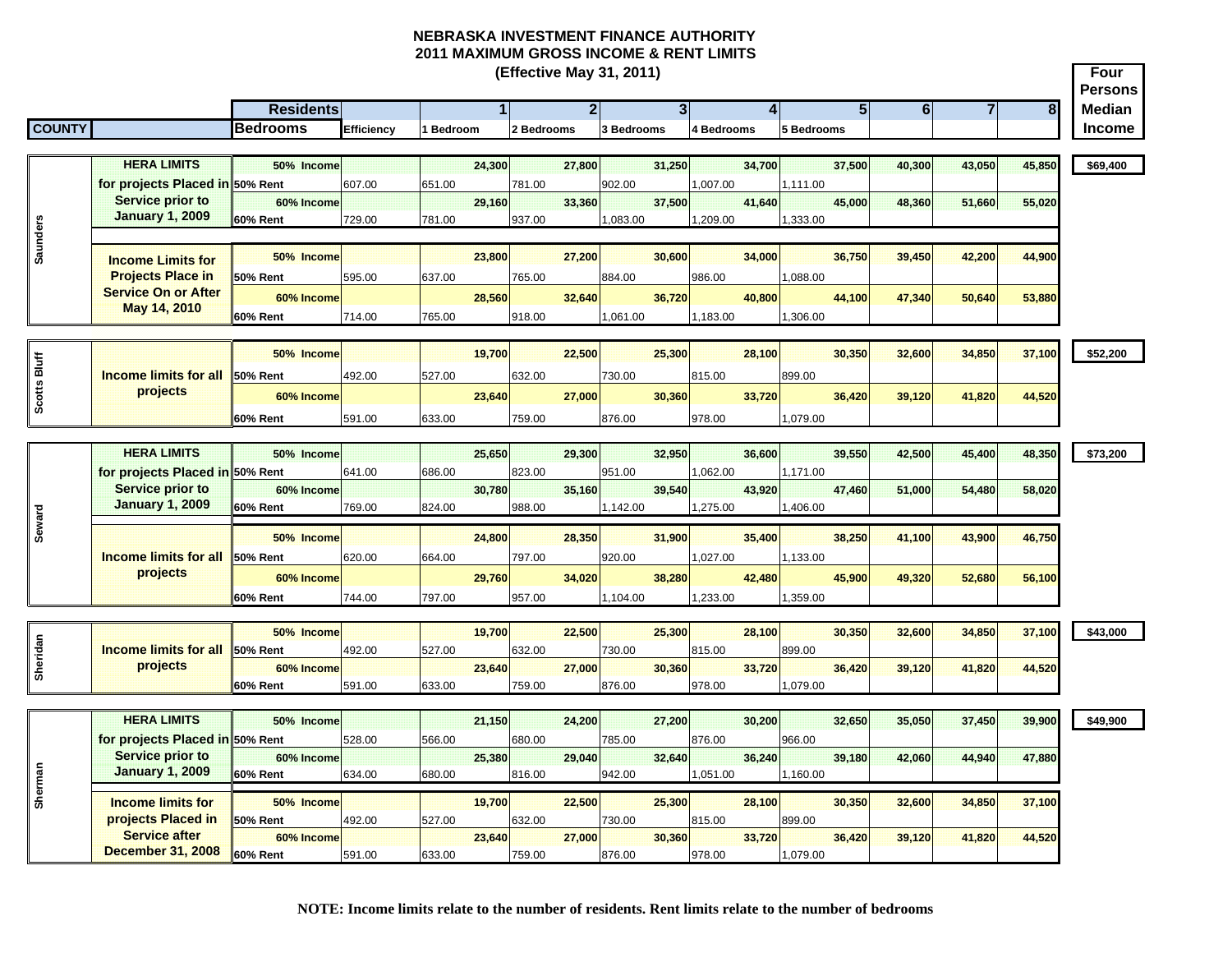#### **NEBRASKA INVESTMENT FINANCE AUTHORITY 2011 MAXIMUM GROSS INCOME & RENT LIMITS (Effective May 31, 2011)**

Е

┓

|               | (Effective May 31, 2011)                   |                               |            |        |         |        |                |        |                   |          |            |          |                |                         |                | Four<br><b>Persons</b> |               |
|---------------|--------------------------------------------|-------------------------------|------------|--------|---------|--------|----------------|--------|-------------------|----------|------------|----------|----------------|-------------------------|----------------|------------------------|---------------|
|               |                                            | <b>Residents</b>              |            |        |         |        | $\overline{2}$ |        | 3 <sup>1</sup>    |          | 4          |          | 5 <sub>5</sub> | $\overline{\mathbf{6}}$ | $\overline{7}$ | 8                      | Median        |
| <b>COUNTY</b> |                                            | <b>Bedrooms</b>               | Efficiency |        | Bedroom |        | 2 Bedrooms     |        | <b>3 Bedrooms</b> |          | 4 Bedrooms |          | 5 Bedrooms     |                         |                |                        | <b>Income</b> |
|               |                                            |                               |            |        |         |        |                |        |                   |          |            |          |                |                         |                |                        |               |
|               | <b>HERA LIMITS</b>                         | 50% Income                    |            |        | 25.350  |        | 28.950         |        | 32.550            |          | 36,150     |          | 39.050         | 41.950                  | 44,850         | 47,750                 | \$54,700      |
|               | for projects Placed in 50% Rent            |                               | 633.00     | 678.00 |         | 813.00 |                | 940.00 |                   | 1.048.00 |            | 1,157.00 |                |                         |                |                        |               |
|               | Service prior to                           | 60% Income                    |            |        | 30.420  |        | 34.740         |        | 39,060            |          | 43.380     |          | 46.860         | 50,340                  | 53,820         | 57,300                 |               |
| Sioux         | <b>January 1, 2009</b>                     | 60% Rent                      | 760.00     | 814.00 |         | 976.00 |                | 128.00 |                   | 1,258.00 |            | 1,389.00 |                |                         |                |                        |               |
|               | <b>Income limits for</b>                   | 50% Income                    |            |        | 19,700  |        | 22,500         |        | 25,300            |          | 28.100     |          | 30,350         | 32,600                  | 34,850         | 37,100                 |               |
|               | projects Placed in                         | <b>50% Rent</b>               | 492.00     | 527.00 |         | 632.00 |                | 730.00 |                   | 815.00   |            | 899.00   |                |                         |                |                        |               |
|               | <b>Service after</b>                       | 60% Income                    |            |        | 23,640  |        | 27,000         |        | 30,360            |          | 33,720     |          | 36,420         | 39,120                  | 41,820         | 44,520                 |               |
|               | <b>December 31, 2008</b>                   | 60% Rent                      | 591.00     | 633.00 |         | 759.00 |                | 876.00 |                   | 978.00   |            | 1,079.00 |                |                         |                |                        |               |
|               |                                            |                               |            |        |         |        |                |        |                   |          |            |          |                |                         |                |                        |               |
|               | <b>HERA LIMITS</b>                         | 50% Income                    |            |        | 19.900  |        | 22.750         |        | 25.600            |          | 28,400     |          | 30.700         | 32.950                  | 35,250         | 37,500                 | \$56,700      |
|               | for projects Placed in 50% Rent            |                               | 497.00     | 533.00 |         | 640.00 |                | 738.00 |                   | 823.00   |            | 909.00   |                |                         |                |                        |               |
|               | <b>Service prior to</b>                    | 60% Income                    |            |        | 23,880  |        | 27,300         |        | 30.720            |          | 34.080     |          | 36.840         | 39,540                  | 42,300         | 45,000                 |               |
|               | <b>January 1, 2009</b>                     | 60% Rent                      | 597.00     | 639.00 |         | 768.00 |                | 886.00 |                   | 988.00   |            | 1,091.00 |                |                         |                |                        |               |
| Stanton       | <b>Income limits for</b>                   | 50% Income                    |            |        | 19.850  |        | 22,700         |        | 25.550            |          | 28.350     |          | 30,650         | 32,900                  | 35,200         | 37,450                 |               |
|               | projects Placed in                         | 50% Rent                      | 496.00     | 531.00 |         | 638.00 |                | 737.00 |                   | 822.00   |            | 908.00   |                |                         |                |                        |               |
|               | <b>Service after</b>                       | 60% Income                    |            |        | 23,820  |        | 27,240         |        | 30,660            |          | 34,020     |          | 36,780         | 39,480                  | 42,240         | 44,940                 |               |
|               | <b>December 31, 2008</b>                   | <b>60% Rent</b>               | 595.00     | 638.00 |         | 766.00 |                | 885.00 |                   | 987.00   |            | 1,089.00 |                |                         |                |                        |               |
|               |                                            |                               |            |        |         |        |                |        |                   |          |            |          |                |                         |                |                        |               |
|               |                                            | 50% Income                    |            |        | 19.700  |        | 22,500         |        | 25.300            |          | 28.100     |          | 30.350         | 32.600                  | 34.850         | 37,100                 | \$52,100      |
| Thayer        | <b>Income limits for all</b>               | 50% Rent                      | 492.00     | 527.00 |         | 632.00 |                | 730.00 |                   | 815.00   |            | 899.00   |                |                         |                |                        |               |
|               | projects                                   | 60% Income                    |            |        | 23,640  |        | 27,000         |        | 30,360            |          | 33,720     |          | 36,420         | 39,120                  | 41,820         | 44,520                 |               |
|               |                                            | 60% Rent                      | 591.00     | 633.00 |         | 759.00 |                | 876.00 |                   | 978.00   |            | 1,079.00 |                |                         |                |                        |               |
|               | <b>HERA LIMITS</b>                         | 50% Income                    |            |        | 24.900  |        | 28.450         |        | 32,000            |          | 35.550     |          | 38,400         | 41.250                  | 44.100         | 46,950                 | \$62,600      |
|               | for projects Placed in 50% Rent            |                               | 622.00     | 666.00 |         | 800.00 |                | 924.00 |                   | 1,031.00 |            | 1,138.00 |                |                         |                |                        |               |
|               | <b>Service prior to</b>                    | 60% Income                    |            |        | 29.880  |        | 34.140         |        | 38,400            |          | 42.660     |          | 46.080         | 49.500                  | 52.920         | 56,340                 |               |
| Thomas        | <b>January 1, 2009</b>                     | 60% Rent                      | 747.00     | 800.00 |         | 960.00 |                | 109.00 |                   | 1,237.00 |            | 1,365.00 |                |                         |                |                        |               |
|               |                                            |                               |            |        |         |        |                |        |                   |          |            |          |                |                         |                |                        |               |
|               | <b>Income limits for</b>                   | 50% Income                    |            |        | 19,950  |        | 22,800         |        | 25,650            |          | 28,450     |          | 30,750         | 33,050                  | 35,300         | 37,600                 |               |
|               | projects Placed in<br><b>Service after</b> | <b>50% Rent</b>               | 498.00     | 534.00 |         | 641.00 |                | 740.00 |                   | 826.00   |            | 911.00   |                |                         |                |                        |               |
|               | <b>December 31, 2008</b>                   | 60% Income<br>60% Rent        | 598.00     | 641.00 | 23.940  | 769.00 | 27,360         | 888.00 | 30.780            | 991.00   | 34,140     | 1,093.00 | 36,900         | 39,660                  | 42,360         | 45,120                 |               |
|               |                                            |                               |            |        |         |        |                |        |                   |          |            |          |                |                         |                |                        |               |
|               | <b>HERA LIMITS</b>                         | 50% Income                    |            |        | 23.500  |        | 26.850         |        | 30.200            |          | 33,550     |          | 36.250         | 38,950                  | 41,650         | 44,300                 | \$50,500      |
|               | for projects Placed in 50% Rent            |                               | 587.00     | 629.00 |         | 755.00 |                | 872.00 |                   | 973.00   |            | 1,074.00 |                |                         |                |                        |               |
|               | <b>Service prior to</b>                    | 60% Income                    |            |        | 28,200  |        | 32.220         |        | 36.240            |          | 40.260     |          | 43,500         | 46,740                  | 49.980         | 53,160                 |               |
|               | <b>January 1, 2009</b>                     | 60% Rent                      | 705.00     | 755.00 |         | 906.00 |                | 047.00 |                   | 1,168.00 |            | 1,289.00 |                |                         |                |                        |               |
| Thurston      |                                            |                               |            |        |         |        |                |        |                   |          |            |          |                |                         |                |                        |               |
|               | <b>Income limits for</b>                   | 50% Income                    |            |        | 19,700  |        | 22,500         |        | 25,300            |          | 28,100     |          | 30,350         | 32,600                  | 34,850         | 37,100                 |               |
|               | projects Placed in<br><b>Service after</b> | 50% Rent                      | 492.00     | 527.00 |         | 632.00 |                | 730.00 |                   | 815.00   |            | 899.00   |                |                         |                |                        |               |
|               | <b>December 31, 2008</b>                   | 60% Income<br><b>60% Rent</b> | 591.00     | 633.00 | 23,640  | 759.00 | 27.000         | 876.00 | 30,360            | 978.00   | 33,720     | 1,079.00 | 36,420         | 39,120                  | 41,820         | 44,520                 |               |
|               |                                            |                               |            |        |         |        |                |        |                   |          |            |          |                |                         |                |                        |               |